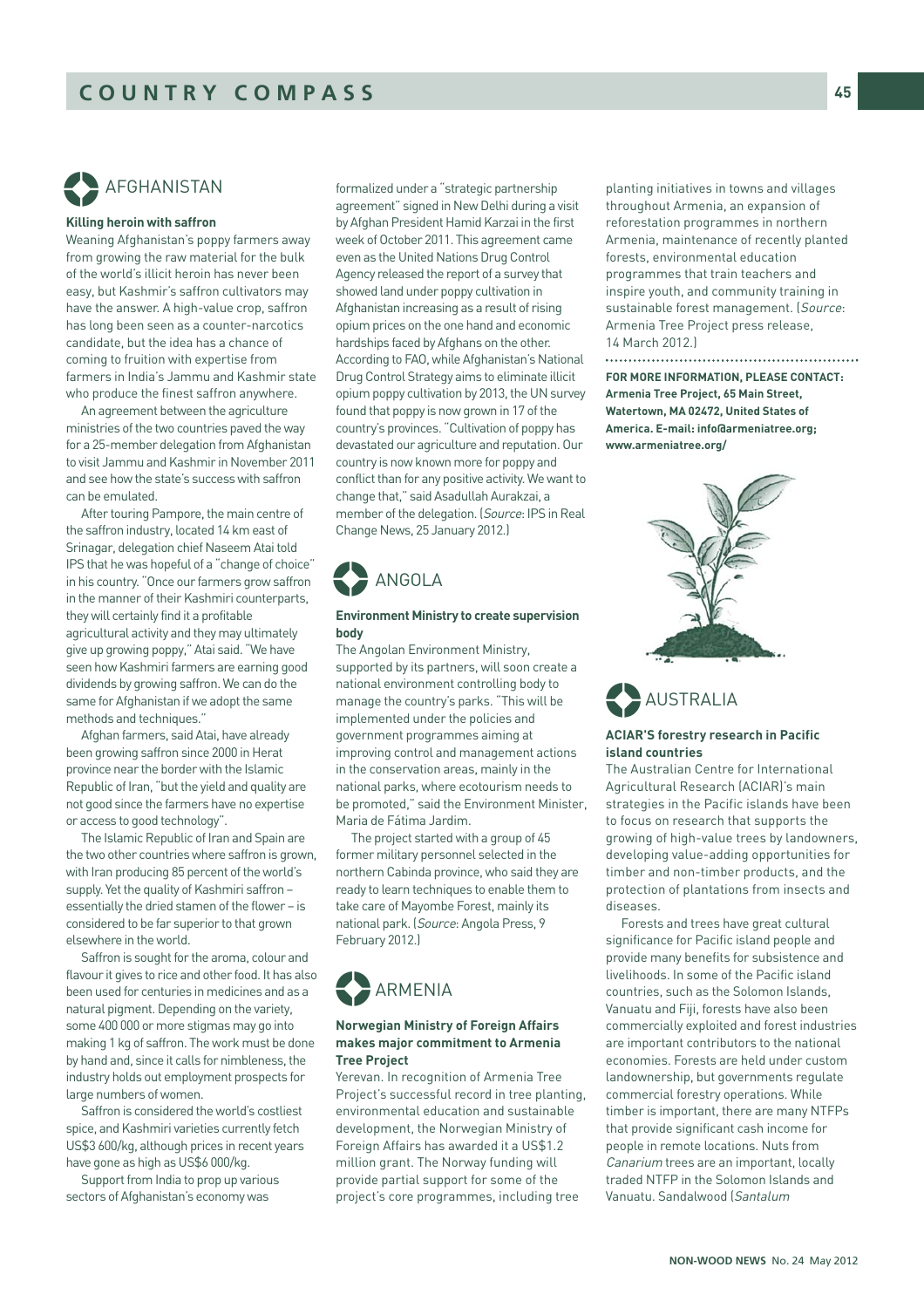austrocaledonicum) has been traded for centuries and is still a very important forest product in Vanuatu. (Source: Tony Bartlett, Forestry Research Program Manager, Australian Centre for International Agricultural Research.)



#### **Improving livelihood status through collection and management of forest resources**

A recent paper explored the role of forest resources in improving the livelihoods of forest-dependent people in and around two forest ranges in Sylhet Forest Division. The authors conducted an intensive field survey from early May to mid-August 2010, collecting primary information through community profiles and household interviews, using a semi-structured questionnaire focusing on sociodemographic, livelihood activities and overall impacts on forest resources. A total of 58 respondents from two forest ranges (36 from Kulaura and 22 from Habiganj-2

range) were interviewed. Data analyses show that overall, 26 and 33 percent of people respectively in the two ranges, are totally dependent on the forest for their livelihoods. About 42 plant species belonging to 32 families were used by the people. Of these species, trees dominated (50 percent), followed by herbs (29 percent). Collecting forest resources, especially NTFPs and building materials, helps people meet important household needs and are sources of income – such as leaves and medicinal herbs, food for livestock, fruits, fuelwood and honey –

while also supporting the production of secondary goods such as processed or prepared food (animal and vegetable), baskets and other crafts. The paper concludes that research on

the use of forest resources and comanagement practices should be implemented through forest-dependent people to continue to live in and around the study areas in a sustainable manner. (Source: Improving livelihood status



through collection and management of forest resources: an experience from Sylhet Forest Division, Bangladesh. In International Journal of Forest Usufructs Management, 12(2), July–December 2011.) 

**FOR MORE INFORMATION, PLEASE CONTACT: Most. Jannatul Fardusi, Md. Habibur Rahman and Bishwajit Roy, Department of Forestry and Environmental Science, School of Agricultural and Mineral Sciences, Shahjalal University of Science and Technology, Sylhet 3114, Bangladesh. E-mail jfardusi@yahoo.com/** 



#### **Ethnic differences in use values and use patterns of Parkia biglobosa in northern Benin**

The African locust bean tree (Parkia biglobosa) is a multipurpose species used widely in arid Africa by local communities. The present study focused on ethnic differences in use values and use patterns of P. biglobosa in northern Benin, where the species grows widely. The use values according to the various ethnic groups in the study area have been evaluated in detail.

From 13 ethnic groups, 1 587 people were interviewed in the study area using semi-structured questionnaires. All interviewees in the study area knew at least one use of P. biglobosa. The various uses identified were medicinal (47 percent), handicraft and domestic (3 percent), medico-magic (1 percent), veterinary (1 percent), cultural (1 percent), food (25 percent) and commercial (22 percent). The various parts involved in these types of uses were: fruits (shell [2 percent], pulp [22 percent] and seeds [36 percent]), bark (17 percent), leaves (9 percent), roots (3 percent), flowers (1 percent) and branches (10 percent). The ethnic group consensus values for P. biglobosa parts showed that the seeds are used the most.

The study concluded that P. biglobosa is well known and used in different ways by the local populations in the study area. Local knowledge on the species is diversified and influenced by ethnic group. Ethnic differences in use values and use patterns of the species were evident in this study. (Source: K. Koura, J.C. Ganglo, A.E. Assogbadjo and C. Agbangla, C. 2011. Ethnic differences in use values and use patterns of Parkia biglobosa in Northern Benin. Journal of Ethnobiology and Ethnomedicine, 7: 42.)

#### **Bénin: quand les dieux préservent les forêts**

(Syfia Bénin.) Le Bénin conserve encore près de 3 000 forêts sacrées, réservoirs de biodiversité et remparts contre la désertification. Bientôt intégrées dans les aires protégées, elles contribuent à leur préservation, en dépit de pressions croissantes.

À Ouidah, capitale économique du Bénin située à 40 km de Cotonou, un lopin de forêt oppose encore une résistance à une cité en pleine urbanisation. Dans la partie de la forêt accessible au public, de petites cases décorées de dessins de serpents et des amulettes accrochées aux pieds de grands arbres alertent le visiteur qu'il se trouve en un lieu habité par les esprits. Nous sommes dans la forêt sacrée de Kpassè. «Cet endroit est sacré parce que c'est ici que se trouve l'esprit du roi Kpassè qui, disparu en 1661, s'est transformé en arbre», raconte Anicet Zantchio, guide dans cette forêt érigée en site touristique. «Nous avons décidé d'ouvrir une partie du domaine au public à la demande du Gouvernement. En principe, seuls les initiés sont autorisés à se rendre dans cette forêt où nous organisons les cérémonies rituelles, en particulier l'enterrement des crânes des défunts de notre lignée», ajoute Gédéon Kpassènon, membre de la famille royale de Ouidah qui assure la gestion de la forêt.

Le Bénin, terre du vaudou, regorge toujours de réserves boisées conservées par les gardiens de la tradition, en grande majorité de petits îlots forestiers éparpillés sur le territoire. Une récente étude a répertorié 2 940 forêts sacrées et autres plantations «déifiées», abritant divinités tutélaires, sociétés secrètes ou cimetières, pour une superficie totale d'environ 18 360 hectares.

#### **Rempart contre la désertification**

Même si les forêts sacrées sont prioritairement consacrées aux rituels vaudou, elles constituent, aux yeux de nombreux spécialistes, la forme traditionnelle par excellence de conservation des écosystèmes. «Leur gestion et leur accès, indique Nestor Sokpon, enseignant en sciences agronomiques à l'Université d'Abomey-Calavi, sont réglementés par des principes religieux qui se matérialisent à travers tout un ensemble d'interdits, de prescriptions et de pratiques rituelles qui ont longtemps permis leur protection et leur régénération». La réglementation de l'accès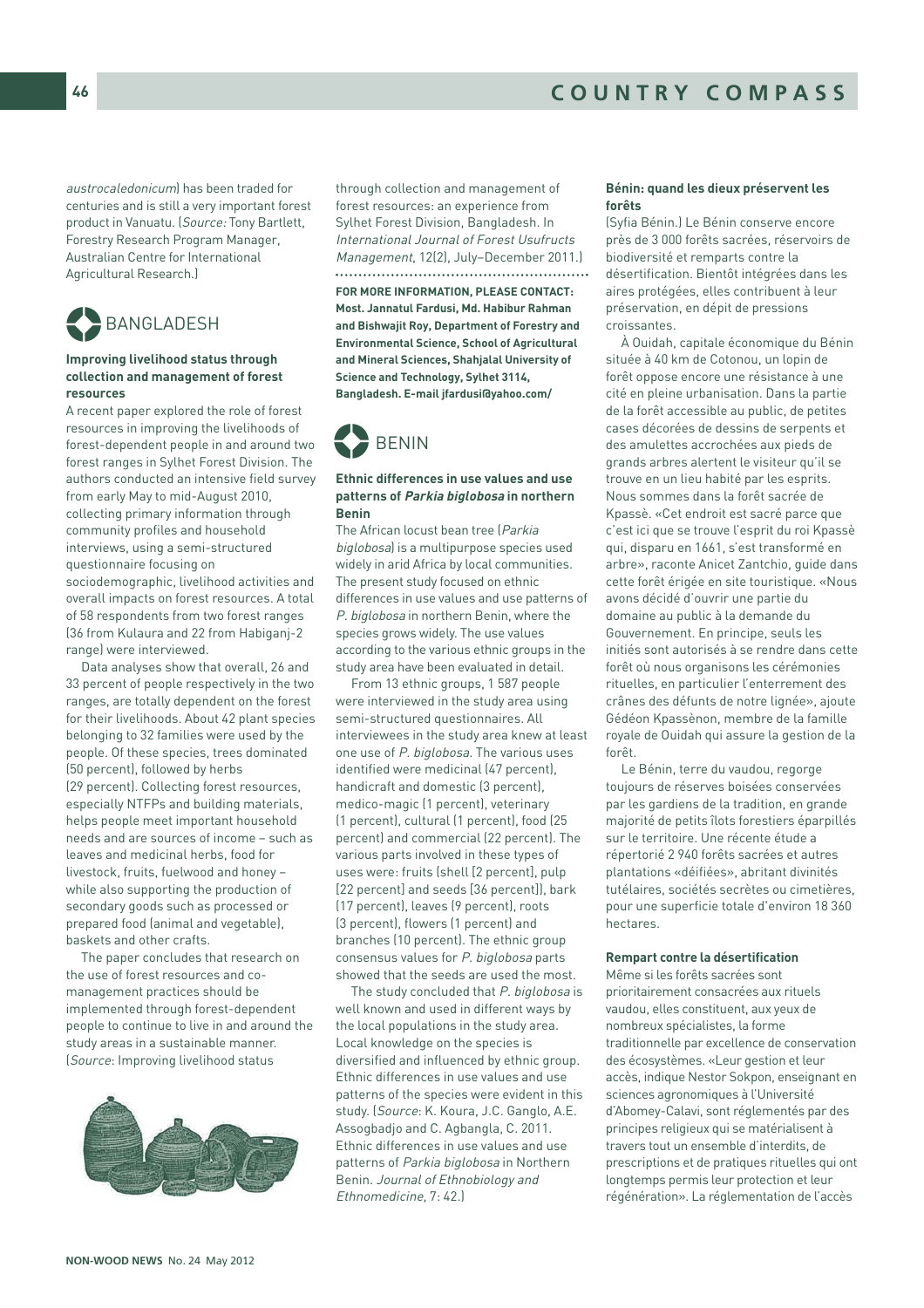au lieu et à ses ressources ont souvent repoussé les propensions humaines à leur destruction. «Nos parents avaient des coutumes pour préserver les écosystèmes, forêts, marigots, etc. Quand ils sentent la pression démographique, ils implantent un fétiche pour faire reculer l'activité humaine et garantir un certain équilibre environnemental», souligne Ferdinand Kidjo, directeur technique du Centre national de gestion des réserves de faune (CENAGREF).

L'importance de ces forêts dans la préservation de la biodiversité est beaucoup plus forte dans le Nord du pays, où les rites d'initiation en forêt sont encore légion. «La conservation des forêts à des fins initiatiques constitue un vrai rempart contre la désertification, très avancée dans cette région du pays», atteste Ferdinand Kidjo. Pour lui, ces forêts sont comme un réel instrument d'adaptation au changement climatique. «Si on les regarde, renchérit Évariste Alohou, coordonnateur du projet d'intégration des forêts sacrées dans les systèmes des aires protégées du Bénin, on y retrouve des espèces végétales qui n'existent plus nulle part ailleurs. Elles regorgent d'une biodiversité que nous ne retrouvons plus dans les végétations exploitables.»

#### **Il faut sauver la forêt**

Mais la force des esprits qui préservaient autrefois l'intégrité de ces surfaces boisées semble s'effriter au fil du temps. «La forêt sacrée de Kpassè couvrait une superficie de 360 hectares, aujourd'hui elle est confinée dans un périmètre de 4 hectares parce que le domaine a été morcelé au profit des habitations», se désole Gédéon Kpassènon. Évariste Alohou constate que beaucoup de forêts sont aujourd'hui menacées de disparition, car confrontées à une dégradation avancée face à des pressions démographiques et économiques, liées surtout au recul du pouvoir des religions traditionnelles. «Les gens croient de moins en moins aux esprits des forêts sacrées, qui commencent à faire l'objet d'une exploitation frauduleuse», affirme-t-il. Ferdinand Kidjo estime, pour sa part, que l'absence des forêts sacrées dans le système national des aires protégées a contribué à leur dégradation.

Conscient du péril, l'État béninois a lancé en 2010 le projet d'intégration des forêts sacrées dans le système des aires protégées. «Il s'agit pour nous de développer des aires communautaires, de promouvoir un système d'utilisation durable et d'étendre

les principes de bonne tenue de ces forêts sacrées et de leur environnement», affirme le coordonnateur du projet financé par le Fonds pour l'environnement mondial (FEM). En attendant de passer la main au Code forestier national, les esprits gardent toujours le contrôle sur ce qui reste des forêts sacrées contre la convoitise humaine de plus en plus pressante. (Source: Syfia Info, 22 décembre 2011.)



$$
\bigodot_{\text{BHUTAN}}
$$

#### **Locals worry over sustainability of bamboo supply**

Sephu Geog, an area once providing an abundant bamboo harvest, is now facing a shortage in its supply as demand for bamboo handicrafts has increased. The demand for bamboo has also doubled as a result of the booming construction industry, which is struggling to find alternatives for timber. (Source: Headlines Himalaya, 188, 26 December 2011.)



**Empowering women for better trade in shea**  Shea is one of the main forest products in the Sahel zone of West Africa and shea nuts and butter represent a significant source of income for rural communities in Benin, Burkina Faso, Côte d'Ivoire, Ghana, Mali, Nigeria, Senegal and Togo. The trees grow naturally throughout the semi-arid region of West Africa, but their largest concentration is in Burkina Faso, where exports of shea products accounted for the country's third most important export in 2000. Shea butter – often termed as "women's gold" by villagers in Burkina Faso – is extracted from the kernel through arduous processing, and is the exclusive prerogative of rural women, who are also totally involved in the collection of shea nuts.

With communally owned wooded savannahs comprising approximately half of the landscape, shea has emerged as a vibrant sector for local economic development and sustainable forest management in Burkina Faso. The growing demand for cooking and cosmetics uses, both for domestic consumption and export, has further fostered this strong growth in recent years.

The improved economic condition of the shea trade, however, has not equitably benefited the women who have toiled the most. While women's participation had remained restricted to local markets, men continued to dominate the lucrative export markets, resulting in a very unfair situation for women. Low literacy levels, lack of technical skills and poor access to market information and formal credit have further aggravated their plight.

In response to these changes, particularly after structural adjustment had negatively impacted the livelihoods of numerous poor families, the Government of Burkina Faso and other national and international organizations took several initiatives. The key focus of these measures has been the development of the shea sector through the empowerment of women engaged in this enterprise. Some of these initiatives include launching the Projet national karité (PNK, National Shea Project), with financial and technical assistance from the Centre canadien d'étude et de coopération internationale (CECI, Centre for International Studies and Cooperation); mobilization of funding support from Taiwan Province of China; monitoring of exports by the United Nations Development Fund for Women (UNIFEM); and the establishment of a coordinating committee by the government to ensure synergy among various donor institutions. The support of UNIFEM, for example, ensured direct purchases through a network of more than 100 shea groups that have been set up and a greater share of benefits for local women engaged in the industry. The women were also trained in the trade, in order to produce a better-quality product.

The empowerment of women through the organization of local shea cooperatives, besides creating better economic opportunities for women producers, has helped them earn the respect of their family and provide new opportunities for their involvement in community development. (**Contributed by:** Jagannadha Rao Matta, Ph.D., Forestry Officer (Finance), Forest Economics, Policy and Products Division, Forestry Department, FAO, Viale delle Terme di Caracalla, 00153 Rome. Fax: +39 0657055137; e-mail: Rao.Matta@fao.org/)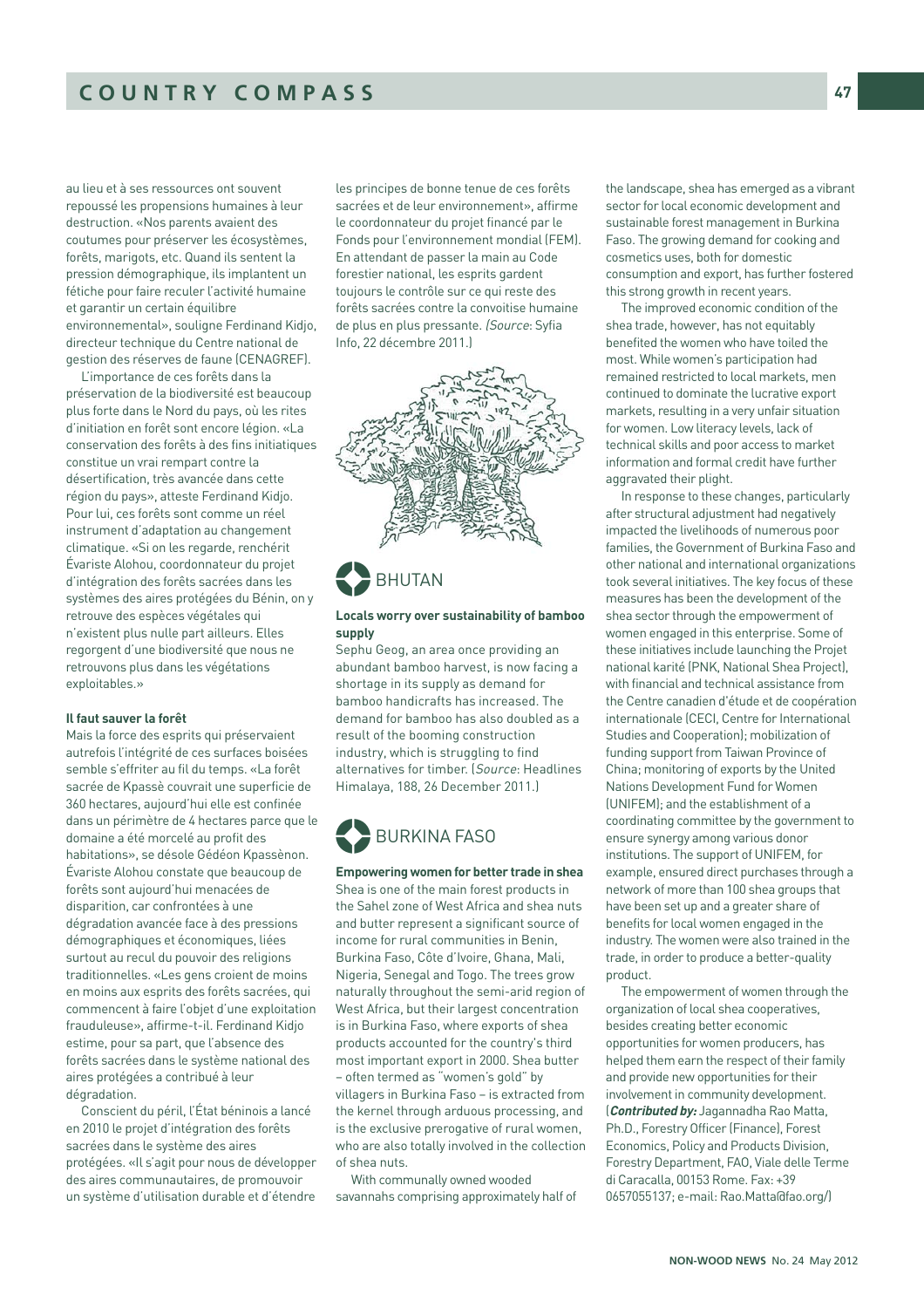# CAMEROON %

#### **Promoting sustainable medicinal wildlife use in Cameroon**

As the first phase of a two-pronged community education project, "Promotion of the sustainable use of indigenous wildlife resources as medicinal wildlife, in Cameroon's Northwest Region", a study was carried out from February to November 2010 both to identify wildlife species that are used for traditional medicine and the means of their acquisition. The main objective of the project was to raise public awareness of the sustainable use of medicinal wildlife and the study, a questionnaire survey, was initially to establish the fact that wildlife products/parts are actually applied in traditional medical treatment or prevention.

To achieve the goal, we set out to administer questionnaires to 60 traditional practitioners in all seven administrative divisions of the Northwest Region, the project site. At the end of the field work we had approached 62 practitioners. Of the 61 who responded, two said they did not use wild animals for medicines and could not go into any detail.

From the responses of the 59 traditional practitioners, 58 wildlife species – comprising 26 mammals, eight birds, ten insects and two fish – were indicated as having medicinal values in 53 cases of traditional treatment of illnesses and other medicinal usages. Of the 53 indicated medicinal usages, mystical protection, mental ills, disabled children and rheumatism rank in descending order as most necessitating medicinal wildlife. However, and most important of all, of the 58 identified medicinal wildlife species, 13 are of "Class A" or "totally protected" in Cameroon, one is endemic and 14 are listed under the Convention on International Trade in Endangered Species of Wild Fauna and Flora (CITES) – banned from international trade.

Paradoxically, the only wildlife species that are extinct in the Northwest Region – and classified as "totally protected" in Cameroon – rank as the first and second highly used medicinal wildlife species: the elephant (Loxodonta africana) and the lion (Panthera leo). The chimpanzee (Pan troglodytes) and the African rock python (Python sebae), both of "Class A" in Cameroon and listed as "endangered" in the International Union for Conservation of Nature (IUCN) Red List, both rank as the third most used medicinal wildlife species.

Furthermore, from the survey, only two of the 59 respondents had inherited the wildlife products used, while 13 non-licence-holding traditional practitioners hunted the required products by themselves and the rest affirmed that they ordered them from local hunters or bought them from the open but secretive bushmeat markets. This was revealing of the unsustainable use of the wildlife products, considering that only one hunter had obtained and operated with a hunting licence that year in the Northwest Region. Unless the practitioners bought their products out of the region (which was not indicated), most of what they used was illegally harvested.

The study result was presented at the Bamenda Symposium on Sustainable Medicinal Wildlife, held in Bamenda, the chief town of the Northwest Region on 10 November 2010 and presided over by the Regional Delegate of the Ministry of Forestry and Wildlife. During the historic symposium, a medicinal wildlife poster was launched for free public distribution.

Concrete recommendations were made by working groups for the three stakeholders (the government, NGOs and traditional practitioners) for them to take action in their respective spheres for the sustainable use/management of medicinal wildlife. These recommendations were the following. For the government: take the lead in raising public awareness of the sustainable use of medicinal wildlife; intensify the protection of identified medicinal wildlife species; facilitate the obtaining of medicinal wildlife products; and promote research on the use of indigenous wildlife species for traditional medicine.

For conservation and pro-health NGOs/groups: carry out research, training and community education on the sustainable use of medicinal wildlife; and create networking among stakeholders in medicinal wildlife use/management. For traditional practitioners: research alternatives to protected medicinal wildlife species; seek legal access to medicinal wildlife species; and create networks among practitioners to use medicinal wildlife sustainably.

For the second phase of the sustainable medicinal wildlife initiative, which is ongoing, key activities include: (i) running a "medicinal wildlife quarter hour" bimonthly radio slot; (ii) production of a short film on sustainable medicinal wildlife, with scenes on wildlife sensitization; (iii) reproduction of more medicinal wildlife posters, to raise further awareness; (iv) subsidize (by 75 percent) the acquisition of hunting licences by local people to set an example for legal access to medicinal wildlife; and (v) train some traditional practitioners to be trainers on sustainable wildlife use.

Both phases of the initiative have been or are being realized with funding support from the Rufford Small Grants Foundation, the institutional support of the regional services of the Ministries of Forestry and Wildlife and of Public Health in the Northwest Region and of the Centre for Indigenous Resources and Development (CIRMAD), a local conservation NGO. (**Contributed by:** Emmanuel Liyong Sama, Wildlife and Protected Area Management Specialist, Conservator of Kagwene Gorilla Sanctuary, PO Box 4081, Bamenda, Cameroon. E-mail: esama\_1@yahoo.co.uk; www.ruffordsmallgrants.org/rsg/projects/ emmanuel\_liyong\_sama/)



**La valorisation des PFNL au Cameroun: cas de la forêt communautaire de Morikouali-Ye dans la région de l'Est** Une étude menée dans la forêt communautaire de Morikouali-Ye a pour principal objectif de concilier la commercialisation des produits forestiers non ligneux (PFNL) et leur exploitation durable. De façon spécifique, il s'agit d'une part, de déterminer le bénéfice que les ménages tirent de la vente des PFNL et, d'autre part, d'évaluer ce que ces ménages sont prêts à payer en vue d'exploiter durablement ces ressources.

L'étude a utilisé la méthode d'évaluation contingente à travers deux approches, l'une paramétrique (modèle Logit) et l'autre non paramétrique (estimateur de la borne inférieure de Turnbull), ainsi qu'un modèle Tobit censuré, sur un échantillon stratifié de 60 ménages ruraux. Les résultats obtenus ont été les suivants: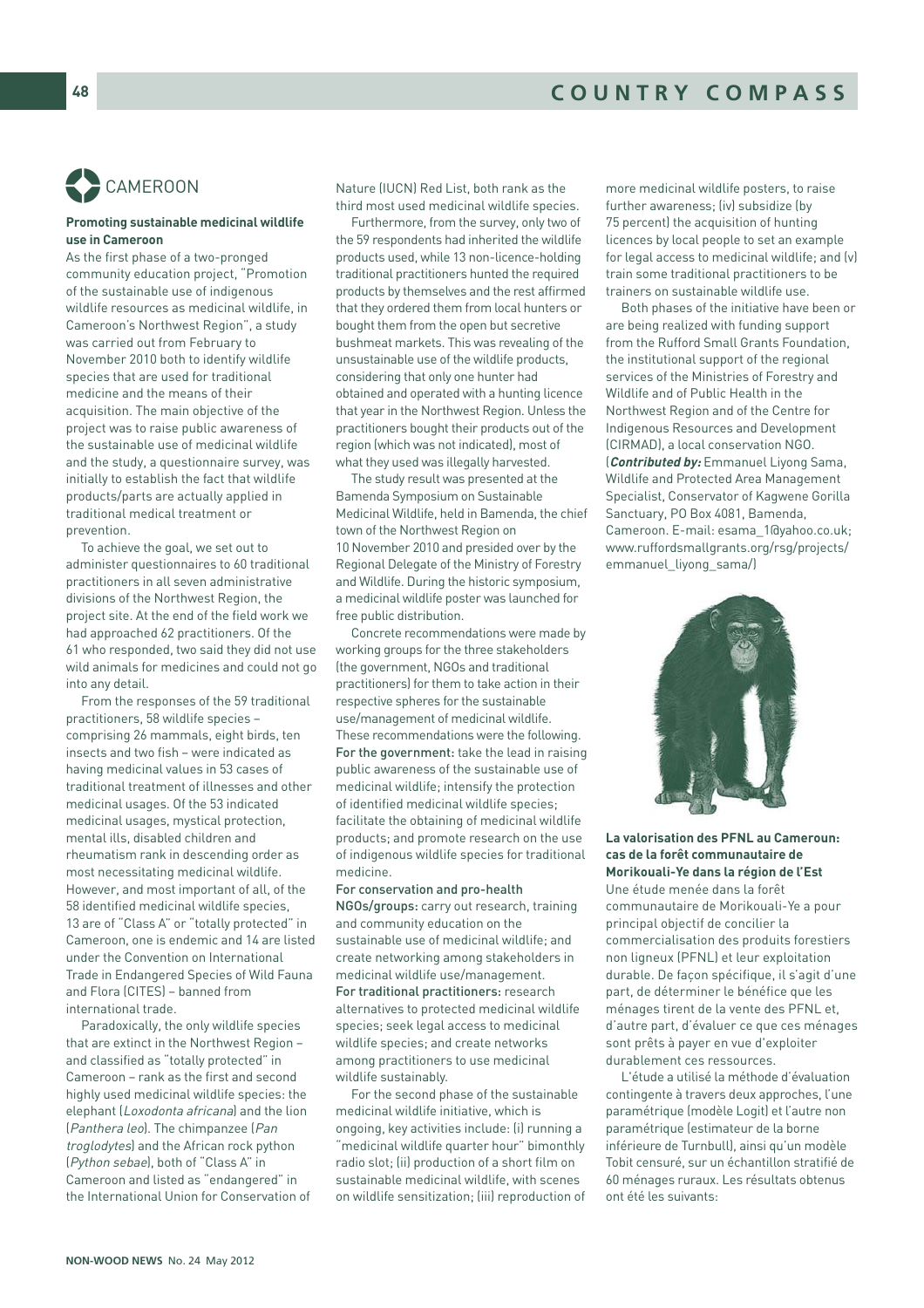- L'étude sur la valorisation des PFNL a montré que cinq espèces sont les plus collectées dans la zone d'étude: Irvingia gabonensis, Ricinodendron heudelotii, Gnetum, le jujube et les écorces. Leur vente contribue significativement à 41 pour cent du revenu total des ménages. Cette part est fortement influencée par le nombre de personnes du ménage, l'âge, le niveau d'instruction, le temps passé à la collecte et l'emplacement dans la forêt communautaire. Elle diminue en outre considérablement du fait de l'augmentation de la population et de la mauvaise exploitation de la forêt.
- Quelque 68 pour cent des ménages interrogés sont disposés à payer pour garantir une exploitation durable des PFNL, en vue de profiter de l'usage de ces ressources et de conserver les revenus qu'ils tirent de leur vente. L'estimation du consentement moyen à payer par le modèle Logit et par l'estimateur de Turnbull est respectivement de l'ordre de 6 845 FCFA et 4 940 FCFA par ménage et par an, avec un coût social de la dégradation évalué à 3 237 820 FCFA l'an. La probabilité du paiement augmente avec le revenu, le sexe, le nombre de femmes dans le ménage, l'âge et l'activité en tant que commerçant de PFNL, et diminue avec l'argument du développement durable.

(Auteur: Sophie Michelle Eke Balla, s/c Tita Isaac, B.P. 11507, Yaoundé, Cameroun. Courriel: sophiemichelle2002@yahoo.fr ou ekesophie@gmail.com/)



#### **Contribution à l'inventaire ethnobiologique des champignons comestibles en vue d'un essai de domestication**

La République centrafricaine dispose d'un massif forestier important et d'une savane étendue sur tout le territoire. À l'instar du bois, les produits forestiers non ligneux (PFNL) contribuent considérablement aux moyens d'existence des populations urbaine et rurale riveraines. Ces PFNL sont variés et répandus sur toute la superficie, tant en forêt qu'en savane. Pratiquée par plus de la moitié de la population, leur cueillette contribue à l'alimentation, sert au traitement de certaines maladies et génère des revenus.

Parmi les PFNL, les champignons comestibles sauvages offrent un attrait



particulier du fait de leur saveur et de leur valeur alimentaire et commerciale. Ils constituent en effet un aliment complet contenant des minéraux, des glucides, des protéines et des lipides. Certains chercheurs ont étudié l'apport alimentaire des champignons comestibles sauvages, parvenant à des résultats intéressants, comme l'illustre l'exemple de Auricularia cornea séché – valeur énergétique: 397 kilocalories pour 100 grammes; composition chimique moyenne en pourcentage: protéines, 7,9; lipides, 1,2; vitamine B12, 2.10-4; fer, 64,5.10-3.

L'étude et la conservation de ces champignons constituent un axe de recherche prioritaire pour la sécurité alimentaire et la lutte contre la pauvreté en République centrafricaine. Ainsi, à travers le projet GCP/RAF/441/GER «Renforcement de la sécurité alimentaire en Afrique centrale à travers la gestion durable des produits forestiers non ligneux» mis en œuvre par la FAO, une étude ethno-mycologique a été menée sur les marchés de Bangui et des environs.

L'objectif était de collecter les diverses espèces de champignons comestibles, recueillant leurs noms vernaculaires et leurs substrats, voire leurs habitats, en vue d'effectuer un essai de domestication et de montrer leur importance pour la sécurité alimentaire des populations urbaine et rurale. Une analyse conduite par la suite en laboratoire devait déterminer les caractéristiques organoleptiques des champignons. Il s'agissait en outre d'estimer, en termes de commercialisation, la contribution de ces produits dans l'économie locale des ménages, les femmes en étant les principales vendeuses sur tous les marchés. Par ailleurs, l'étude visait à renforcer les capacités de tous les acteurs impliqués dans la filière.

Cette étude a permis de recenser les champignons comestibles et d'établir la correspondance entre leurs noms vernaculaires et leurs noms scientifiques.

Ainsi, Termitomyces stratus s'appelle gougou ti bobo, gougou champignon et bobo termite en sango, et Termitomyces spp. se dénomme ngawe (jeune fille) en yakoma. L'étude a montré que les populations sont de grandes consommatrices de champignons, chaque ethnie détenant des connaissances mycologiques variées et en faisant un usage divers. Ces différences portent tant sur la nomenclature locale que sur la consommation, l'utilisation médicinale et les modes de préparation. (Auteur: Yolene Rellea Kouagou, stagiaire à la FAO dans le cadre du projet PFNL, s/c FAO B.P. 2157, Bangui, République centrafricaine. Courriel: kouagou\_86@yahoo.fr/) (Please see pages 67–68 for more information on this project.)

#### **Commercialisation de Gnetum spp. dans la Lobaye**

La préfecture de la Lobaye en République centrafricaine est une zone très riche en produits forestiers non ligneux (PFNL) tels que Irvingia gabonensis (mangue sauvage), Gnetum spp. (koko), Pentaclethra macrophylla (ebai) ou Ricinodendron heudelotii (essessang). Les communautés autochtones Aka, principales bénéficiaires de ces PFNL, représentent 30 à 40 pour cent de la population de cette zone. Ce sont de grandes collectrices de PFNL du fait de leur parfaite maîtrise de la forêt et de leur dépendance à l'égard de ces produits et des autres ressources naturelles forestières (fruits, écorces, feuilles, miel, gibier, etc.). Dans la plupart des cas, les prélèvements sont effectués de manière traditionnelle en vue de l'autoconsommation. Si une partie de la récolte est vendue sur les marchés locaux, la vente se fait à vil prix ou les PFNL sont échangés contre d'autres produits – tels que savon, sel, huile, cigarettes, farine de manioc, vêtements ou alcool.

Dans le cadre d'un stage pour l'obtention du diplôme d'ingénieur agronome à l'Institut supérieur de développement rural (ISDR), une étude de filière sur Gnetum spp. a été menée avec l'appui du projet de la FAO GCP/RAF/441/GER «Renforcement de la sécurité alimentaire en Afrique centrale à travers la gestion durable des produits forestiers non ligneux».Celle-ci a montré que la commercialisation de Gnetum spp. dans la Lobaye par les collecteurs primaires, les grossistes, les spéculateurs et les détaillants se fait de façon informelle. Cette faiblesse organisationnelle est due dans la majorité des cas à la méconnaissance des marchés locaux, nationaux et régionaux, lesquels pourraient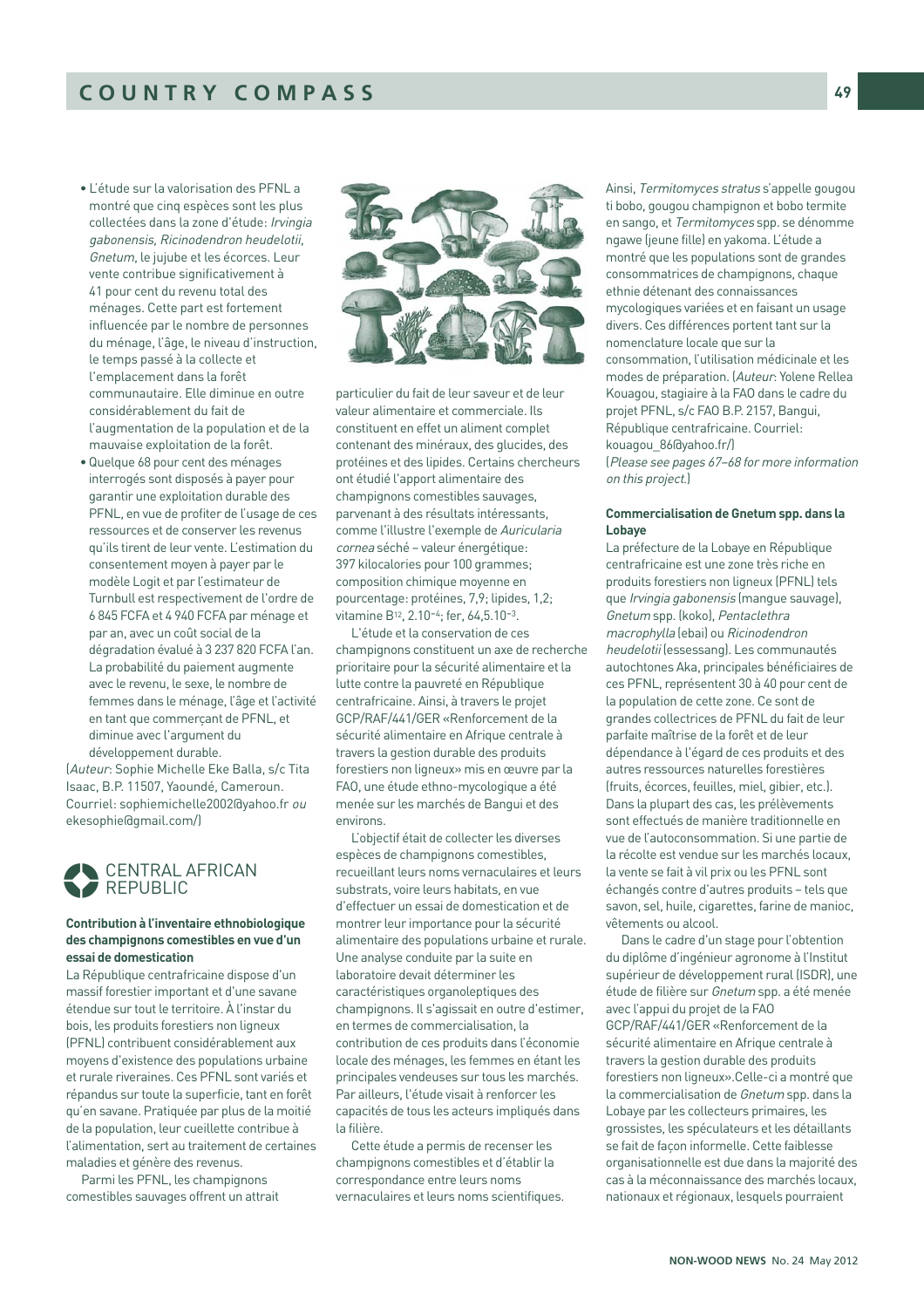permettre aux acteurs concernés de tisser des relations commerciales et d'obtenir de la valeur ajoutée sur la matière première. Des contraintes d'ordre institutionnel entravent en outre sérieusement le développement de la filière.

Pour analyser le circuit de commercialisation de la filière Gnetum spp. et estimer la marge bénéficiaire des différents acteurs, l'étude s'est penchée sur 12 ménages issus des populations Aka (collecteurs), 74 ménages issus des commerçants grossistes et 54 ménages issus de commerçants détaillants (hommes ou femmes). L'objectif était d'évaluer l'impact socioéconomique de ce PFNL. Du fait du caractère informel de la filière, il est difficile de quantifier exactement la marge bénéficiaire dégagée par chaque catégorie d'acteur. En revanche, de façon qualitative, les enquêtes ont révélé que la commercialisation de Gnetum spp. génère de la valeur ajoutée et améliore les revenus des producteurs et autres acteurs impliqués.

Il est difficile pour le Gouvernement centrafricain de pouvoir mesurer la contribution des PFNL à l'économie du pays. Une stratégie nationale pour le développement du secteur est en cours d'élaboration et sa mise en œuvre devrait enclencher une nouvelle dynamique, notamment en termes d'organisation de la filière Gnetum spp. La recherche de solutions alternatives, telles que la domestication de Gnetum spp. par les acteurs, constitue un levier important susceptible de galvaniser la filière. (Auteur: Elodie Annette Hondet, élève ingénieur agronome (option Eaux et forêts), stagiaire à la FAO dans le cadre du projet PFNL, Institut supérieur de développement rural (ISDR) de Mbaïki. B.P. 909 Bangui, République centrafricaine. Courriel: hondet10@yawoo.fr/)

(Please see pages 67–68 for more information on this project.)



Gnetum spp.



#### **China kicks off new era of interagency cooperation on wildlife law enforcement**

A kick-off meeting of China's National Inter-Agencies CITES Enforcement Coordination Group (NICECG) was held in Beijing in order to enhance efforts by China's responsible government agencies to combat smuggling and illegal wildlife trade in China. The meeting marked the formal establishment of NICECG and included high-level representatives from more than 15 agencies. A number of "liaison agencies" also participated.

The meeting reviewed the progress of CITES-related law enforcement in China during the past three decades, analysed the challenges and problems facing wildlife law enforcement in the country and planned major activities for the next 12 months.

"The demand for wild animals and plants for traditional Chinese medicine and food is stimulating illegal trade and overexploitation of wildlife," said Madam Yin Hong, vice minister of the Forest Police Bureau and Conservation Department of the State Forestry Administration and Chair of the Group. "With the establishment of NICECG, we can enhance exchange and sharing of information, integrate and coordinate respective efforts and design and carry out joint enforcement actions to implement CITES better in China."

The representatives at the meeting agreed to strengthen, through leadership and coordination roles, cooperation and collaboration among the agencies to improve the implementation and enforcement of CITES regulations. "Only through interagency cooperation and collaboration can we solve the problems facing us in enforcing CITES and in addressing illegal trade in wildlife," said Dr Meng Xianlin, Executive Deputy Director-General of China's CITES Management Authority.

Several priority joint enforcement actions will be undertaken under the coordination and leadership of the Group in 2012. (Source: TRAFFIC News Update, 21 December 2011.)



#### **Palm hearts and sustainable extraction in Colombia**

Long eaten by indigenous populations, palm hearts have also been popular abroad, usually in fine dining establishments. However, palm hearts are cut out of the inner core of various palm tree species, in some

cases killing the tree. A new study, published in mongabay.com's open access journal Tropical Conservation Science, looks at the sustainability of palm heart extraction from the palm species Prestoea acuminata in the Colombian Andes. While harvesting from P. acuminata does not kill the host tree, better management is needed to ensure the practice does not become unsustainable.

The researchers found that it took P. acuminata 23–40 years before it reached a suitable size for palm heart extraction. Given this slow growth, and the fact that overharvesting from a plant can impact sexual reproduction, the authors recommend that only 10 percent of any population be harvested annually. "Our results show that the sustainable harvest potential of P. acuminata under natural conditions is too low to be economically viable. However, sustainable household extraction, as for traditional consumption by Indians and campesinos, is possible," they write.

In the Colombian Andes, palm hearts are extremely popular during Holy Week when eating meat is not allowed. The authors say future research should look at the size of this practice and whether it is unsustainable. (Source: www.mongabay.com, 12 December 2011.)



**Locals key to saving primate-rich wetlands**  Saved from being converted into a vast palm oil plantation by PALMCI in 2009, the Ehy Tanoé wetlands and forest in the Côte d'Ivoire are home to three gravely endangered primates as well as many other species. Since 2006, a pilot community management programme has been working to protect the 12 000 ha area, and a new study in mongabay.com's open access journal Tropical Conservation Science finds that long-term conservation of the Ehy Tanoé wetlands and forest is, in fact, vital for locals who depend on the area for hunting, fishing, fuelwood, building materials and medicinal plants. In addition, the study finds that the ecosystem has special cultural and spiritual importance for local people.

"Today, all over the world and especially in the global South, many people suffer from large-scale destruction of forest wealth depriving them of natural resources from which they have always drawn their livelihoods," writes the study's authors, who point out that the Côte d'Ivoire has one of the highest rates of deforestation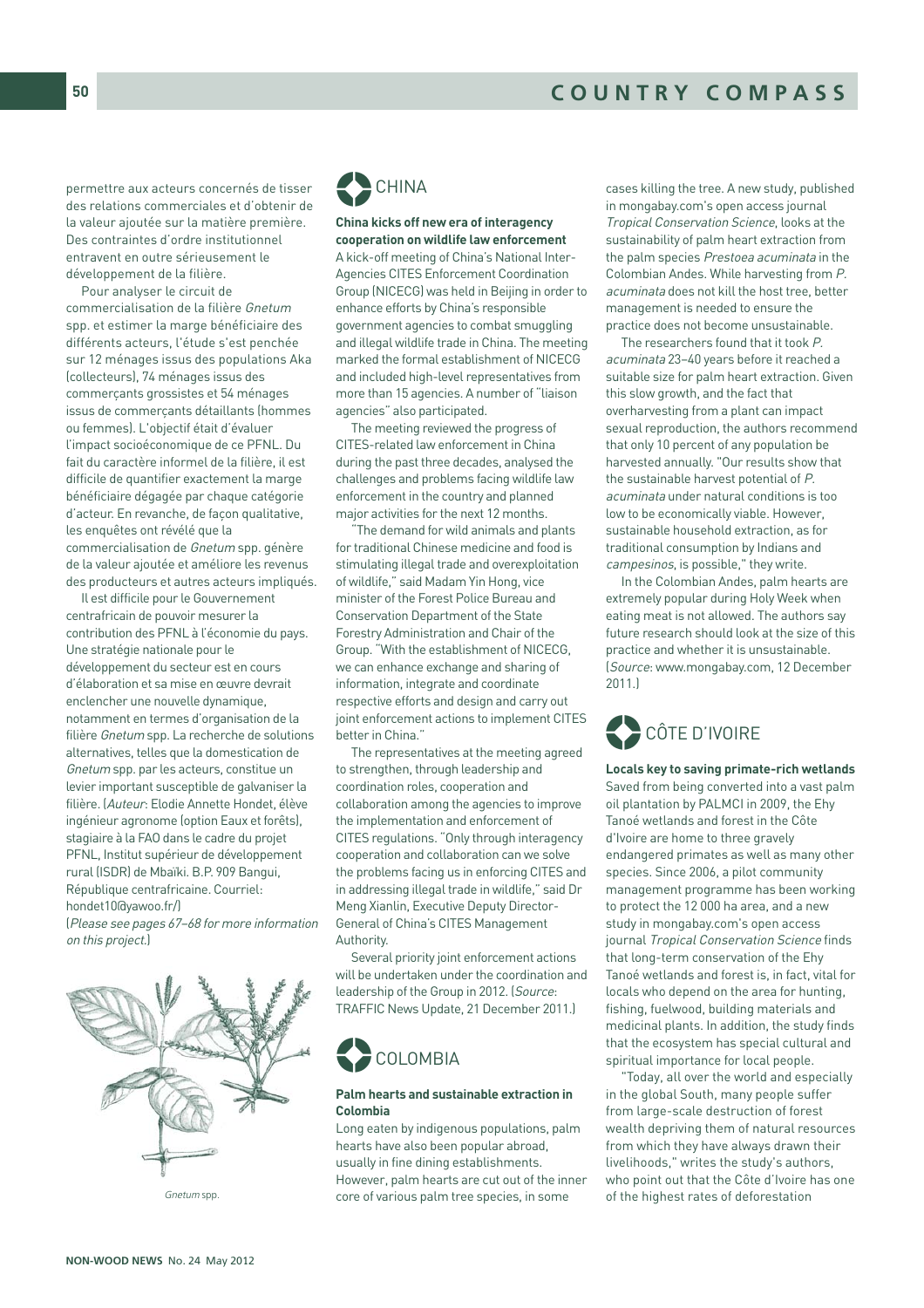worldwide, plunging from 15 million ha of forest cover in the early twentieth century to around 3 million ha today.

"Decommissioning of some protected areas is even suggested by some authorities as a solution to the lack of arable land to meet the needs due to the increasingly growing population growth. The effect of deforestation, and poaching of wildlife in general, is dramatic. Wildlife is scarce in most national parks and reserves," the authors write.

Examining the community management pilot programme in the area, which includes input from NGOs, government and researchers, the study found that the value of the Ehy Tanoé wetlands and forest "is not limited to the specificity of its biodiversity. In fact, maintaining such a forest preserves, at the same time, the livelihoods of riparian communities and essential values for social and spiritual balance within these communities".

The community management programme has proved successful in combating major threats as well, including keeping loggers out of the wetlands and halting the palm oil project. (Source: www.mongabay.com, 12 December 2011.)



#### **Akwé: Kon collects traditional Sámi knowledge**

The words Akwé: Kon come from the Mohawk language spoken in North America. The original meaning of the words is "everything in creation". However, in UN language they mean the principle that indigenous peoples' traditional relationship to and knowledge about nature must be preserved. The principle was formulated in the United Nations Convention on Biological Diversity, but its adoption is voluntary for the participating countries. A Finnish working group planning its adoption suggested that the principle be followed in all planning and guidance of land use in the Sámi homeland in Finland. The responsibility for this was delegated to several public authorities and the municipalities in the Sámi homeland: Enontekiö, Inari, Sodankylä and Utsjoki.

While the working group was still dealing with the matter, the state-owned forestry company Metsähallitus decided to test the Akwé: Kon principles in the Hammastunturi wilderness area in Upper Lapland, where the management and land-use plan was being updated. Last spring, Metsähallitus and the

Sámi Parliament established an Akwé: Kon group, which continues its work until next spring, when the management and land-use plan will be finalized. Akwé: Kon demands that representation must be balanced in terms of several aspects: the structure of livelihoods, age and sex, for example. This can also be seen in the make-up of the Akwé: Kon group. The group will comment on the preparation of the management and land-use plan continuously.

Ms Elina Stolt, Area Manager at Metsähallitus, who is responsible for the Akwé: Kon work in the company, says with pride: "This is the first time in the world that these principles are being applied in practice".

It was expressly suggested that Metsähallitus prepare permanent guidelines to implement the principles.

Metsähallitus' work has already led to one concrete result. The management and landuse plan of the Hammastunturi wilderness area is going to include the right to gather raw materials for traditional Sámi crafts from nature free of charge. However, there are some exceptions: raw materials cannot be taken from strictly protected parks, and they may not be sold on to third parties – although the products made from them may be sold freely. The decision introduces an important principle," says Stolt. "Now nobody will need to check whether anyone sees them break off a few small branches for craft work." (Source: www.forest.fi, 2 December 2011.)

#### **Finns get fresh in forests on weekdays, too**

During the second National Outdoor Recreation Demand and Supply Assessment or LVVI 2, the recreation activities of nearly 9 000 Finns were researched in 2009–2010. A previous, similar study was carried out in 1998–2000. The sample size of 9 000 is considerable in Finnish conditions.

On average, the nearest forest is just 700 m away from one's home. For half of the population, the trip to close-to-home forest is just 200 m and the nearest bigger forest area is situated within 1 km. The most popular recreation activities are walking and Nordic walking, walking the dog and running. The popularity of running and cross-country skiing had increased since the previous study.

Forest land covers around 66 percent of Finland's land area. About 70 percent of it is owned by private persons or companies.

The LVVI 2 study found out for the first time how much Finns rely on "everyman's rights' for recreation. The tradition of everyman's rights means that anyone can move about and stay for a short time on privately owned lands



in the Nordic countries. According to the study, private land is much used for recreation in Finland. Forty percent of Finns get their outdoor recreation at least once a week on privately owned lands, says Mr Harri Silvennoinen, researcher at the Finnish Forest Research Institute. The most common activities are walking and picking mushrooms or berries, he adds.

According to Silvennoinen, the majority of respondents felt positively about everyman's rights. The most significant related problem is the commercial use of these rights. Some have taken paying groups of tourists on trips to private forests, without prior discussions with the landowners. Some companies bring foreign pickers to pick berries and mushrooms every year. One-third of those who have met guided tours or commercial berry or mushrooms pickers felt these activities were disturbing. On the other hand, only one-fifth had met a tour group and one in four commercial pickers on private land.

Landownership affects attitudes. Landowners were more critical than others towards everyman's rights-based use of their land for these kinds of commercial activities. Some were also prepared to restrict the scope of everyman's rights. (Source: www.forest.fi, 9 December 2011.)

# **GABON** %

#### **The first community forests of Gabon: towards sustainable local forest management?**

Gabon is part of the Congo Basin, home to the largest dense humid forest range in Africa. The dense forest covers almost 85 percent of its territory, a surface area of more than 22 million ha. If the low population density and the underdeveloped road infrastructures have partly preserved that vast area, logging companies have gradually established themselves and today their concessions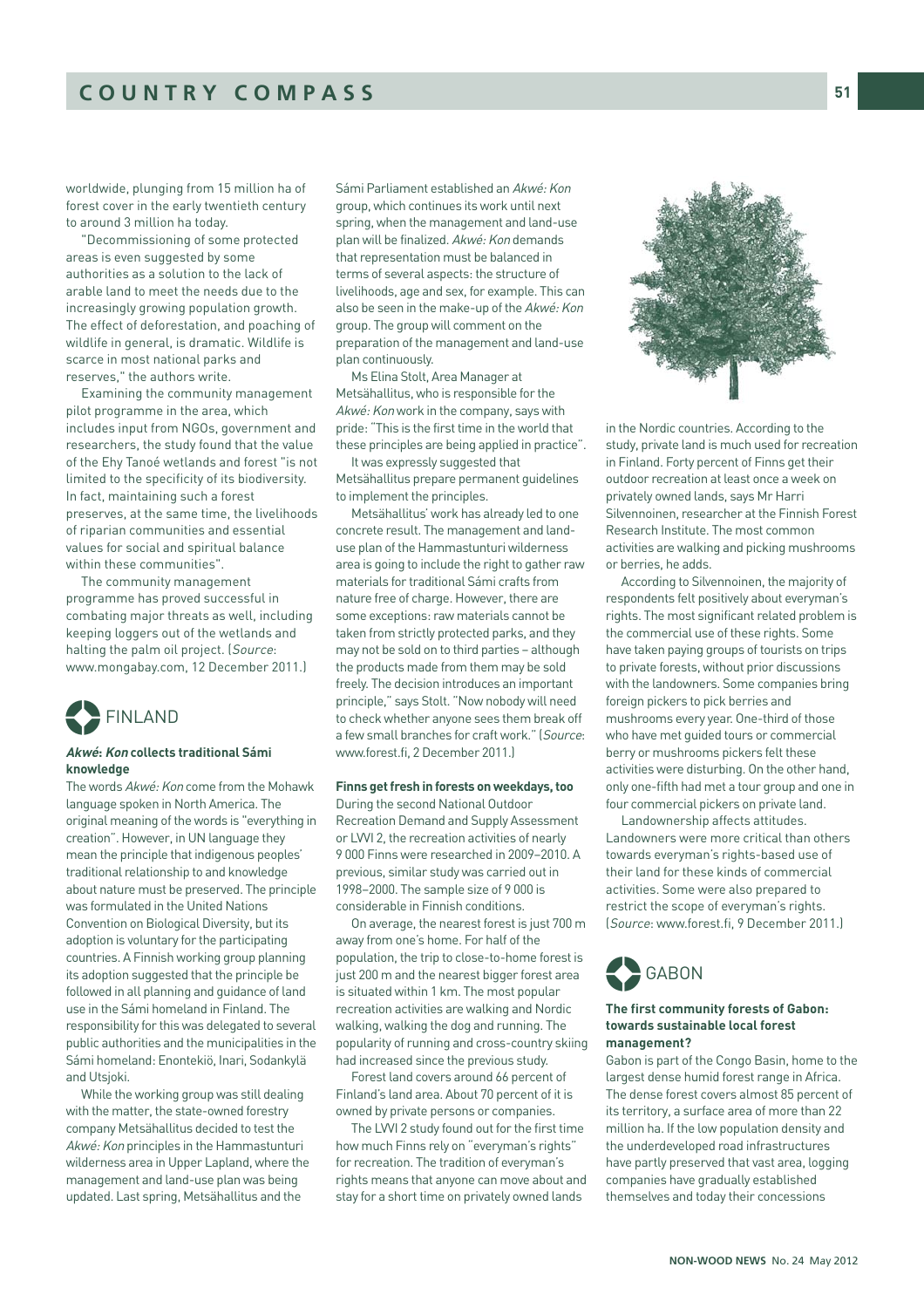cover almost 12 million ha – practically half of the forest surface area.

Even though rural populations have traditionally had little interest in commercial logging, they have, for generations, maintained close sociocultural ties with the forest. The communities rely directly on this ecosystem as a source of food, medication, fuelwood and construction wood and, more recently, farmland. However, their formal involvement in the management of this resource is only minimal. Relegated to a role of passive actors, they are barely taken into account in the process of allocation of large permits and perceive only a small part of the profits from this activity which is nevertheless performed, in most cases, in areas where their customary rights apply.

Forest resources abound in Gabon. Species diversity and quality of trees in the Gabonese forests make it a very lucrative production niche. Even though international forest operators are well established there and are making a profit, the Gabonese rural communities have not yet developed their own operations. In view of their remoteness from decision-making centres, villagers often unlawfully lose, without being aware of it, a great deal of the riches in their villages.

Today, the rural socio-economic component is not sufficiently integrated in the management factors of the resource, even though populations that depend on them daily are supposedly the best placed individuals to make wise use of them. In this sense, community forestry helps to promote sustainable use of forest resources on a scale that is at par with the needs of the community, and seeks to guarantee that profits are shared at village level. In Gabon, the process of legalization of community forests has been ongoing since 2001. Pilot projects such as DACEFI (Development of Community Alternatives to Illegal Logging) strive to assist communities in securing their community forest. However, their legalization is slow in coming, while logging activities in the rural forest estate are increasing and the quality of the species is deteriorating continually. (Source: Q. Meunier, M. Federspiel, C. Moumbogou, B. Grégoire, J.- L. Doucet and C. Vermeulen. The first community forests of Gabon: towards sustainable local forest management? In Nature & Faune, 25(2): 40-45.) 

**FOR MORE INFORMATION, PLEASE CONTACT: Quentin Meunier, Technical Assistant, Project DACEFI-2, c/o WWF-CARPO, Gabon Country Office, Montée de Louis, PO 9144, Gabon. E-mail: meunierquentin@hotmail.com/**



#### **The Georgian Red List**

The International Union for Conservation of Nature (IUCN) Species Survival Commission (SSC), upon receiving information from within the IUCN network, is currently looking at the Georgian Red List, specifically its quality in terms of applying the IUCN Red List categories and criteria. The consultations began as a result of recent legislative changes in Georgia that allow hunting of some Red List species.

Under the new regulations, each species is labelled with a price tag, allowing any individual who has paid a fixed price to hunt for them anywhere, excluding protected areas and national reserves. The Ministry of Energy and Natural Resources of Georgia published the hunting quotas and terms for the year 2012 on 10 January.

The Government of Georgia has not explained the initiative publicly. However, the newspaper *Kviris Palitra* recently published an interview with Georgian Minister Alexander Khetaguri, where he is quoted as saying "hunting is a very popular pastime so it can attract many tourists; they spend heavily on hunting".

According to Tbilisi-based environmental NGOs, the government's move will cause "irreversible damage" to Georgia's unique biodiversity. Endangered species such as the eastern and western Caucasian tur, chamois, brown bear, red deer and wild goat will decrease to alarming rates. (*Source*: *Georgia Today*, 26 January 2012.)

Georgia enacted its Law on the Red List and Red Book in 2003 and established the current national Red List of threatened animal and plant species in 2006. The law aims to protect and restore threatened species existing on the territory of Georgia, and to save specific biodiversity and genetic resources considering the interest of present and future generations. (Source: IUCN press release, 20 February 2012.) 

**FOR MORE INFORMATION, PLEASE CONTACT: IUCN Caucasus Cooperation Centre, Gogebashvili Street 38, Tbilisi 0179, Georgia. E-mail: caucasus@iucn.org/**



**Shea butter project employs 3 500 women**  PlaNet Finance, the global non-profit microfinance organization, says its shea butter project in northern Ghana has employed 3 500 women so far, and will create at least 1 500 more jobs next year. The project, which started 16 months ago, involves the provision of financial and other assistance to women involved in shea butter production to boost their output and incomes. PlaNet Finance has provided gloves for picking the shea nuts, grading mills for processing and silos to store the shea butter for up to two years. Additionally, the women have received mobile phones to help them check the prices of shea butter in markets in the cities.

French economist and president of PlaNet Finance, Jacques Attali, told the Business & Financial Times (B&FT) during a visit to Ghana to see the project that his organization intends to move up the supply chain by establishing a factory to add value to the shea butter produced. Currently, part of the production is sold as raw material to a local cosmetics maker and the rest exported to Europe. "What we intend to do after 2013 is to establish a social business with the women as shareholders that tries to pursue the highest form of value-addition to the product," he said. He added that a study by Stanford University in the United States of America showed that the project had improved the living standards of the women involved by 65 percent in the first year.

"But this is more than money. It is also a means to keep the women in the villages and stem migration to the cities," he said.

His organization is hoping to use its success in Ghana as a model that can be replicated in other countries.

PlaNet Finance coordinates the project through its local headquarters in Tamale. Its partners include the Agence franςaise de développement (AFD), the European Union and the German software company, SAP, which together provided the €6.5 million funding for the project. Globally, the organization works in 80 countries and manages US\$1 billion in funds. (Source: SpyGhana.com, 21 February 2012.)



#### **Saffron and silk wither in Kashmir**  Srinagar. The saffron and silk industries in Kashmir have been dying a silent death over the last decade, with production rates for both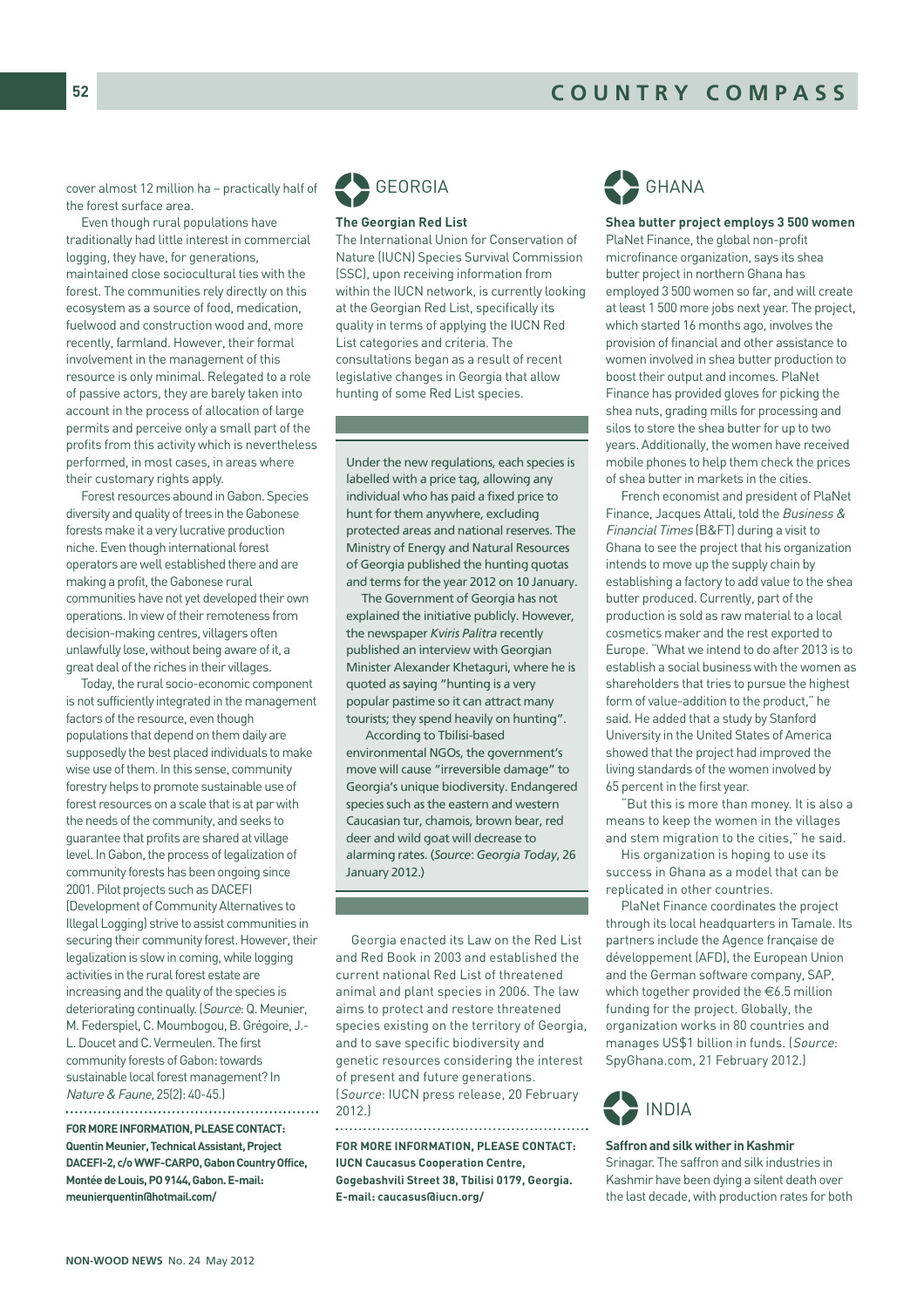commodities witnessing up to 50 percent declines in some areas of the Kashmir valley. A growing market for cheap, fake saffron – either chemically manufactured or "cut" with additives to increase its weight – has dealt a harsh blow to traditional, worldrenowned saffron producers and sellers in Kashmir. Meanwhile, a mismanaged government monopoly over the silk industry coupled with an invasion of cheap Chinese silk has choked local production, pushing thousands of producers out of business.

As a result, saffron farmers and silk rearers are facing hard times in the lush Kashmir valley.

Kashmir is one of a handful of places on Earth that grows natural saffron, along with the Islamic Republic of Iran and Spain, and has long been considered to have the best-quality saffron in the world, with rich plantations in Pampore, Pulwama, Budgam and Kishtiwar. But Saleem Shakeel Mir, Managing Director of Kashmir Kesar Leader, Kashmir's leading saffron producer, told IPS that the influx of false saffron has lacerated the market for honest producers. Since non-experts are unable to differentiate between pure and artificial saffron, the cheaper product is selling fast, Mir added. "If pure Kashmiri saffron costs 110 rupees/g (or just over US\$2), synthetics cost as little as 30 rupees. As a result, traditional Kashmir saffron growers have suffered an almost 70 percent loss."

Mir also blames saffron growers' hardships on the rampant industrialization in the valley, including the proliferation of residential houses in the area, which eats up swathes of land that could otherwise be used for crops. "A decade ago, ten kanals (6 050 square yards [5 060 m2) of land were under saffron cultivation; today just four kanals, less than half the original amount, are used," he said.

According to Malik Farooq, Director of the state Sericulture Department, government efforts to save the silk industry have gained much less ground, possibly because a decades-long government monopoly over the silk industry contributed to its decline in the first place. Silk is one of Kashmir's oldest trades. In 1855, Europe was Kashmir's biggest silk trading partner, purchasing 70 kg of silkworm seeds every year. The period immediately following the end of British rule opened a glorious phase for Kashmiri silk. "After the1980s, there was a sudden decline in silk production and the industry began to suffer," Farooq told IPS. The rigid state monopoly that had once boosted the industry became its greatest impediment. The government bought all the silk cocoons from the locals but managed

every other stage of the production process themselves.

According to official government statistics, the number of silkworm rearers shrank from 60 000 in 1947 to a mere 7 161 in 1995. The area of land under mulberry cultivation shrivelled from thousands of ha in the early 1900s to less than 2 000 ha in 1990. From employing 1 830 labourers on 584 silk production units, the silk industry now only has the capacity for 200 workers on 30 silk production units. (Source: IPS News, 9 December 2011.)

#### **Six non-timber forest projects in Maoist-hit areas**

The Indian Government announced on Friday six projects on NTFPs, such as gum and medicinal plants, to cover around 60 Maoist-affected districts in the country. Addressing a national conference on NTFPs, Rural Development Minister Jairam Ramesh said the projects in "lac, gum, medicinal plants, tasar, bamboo and non-edible oil seeds such as neem and mahua" will maximize return for tribals engaged in collection of these forest products. He said the projects, to be executed in six months in the public-private partnership mode, will cover Jharkhand, Chhattisgarh, Odisha, Madhya Pradesh, Andhra Pradesh and Maharashtra.

Ramesh said that generation of NTFPs and expansion of their markets in a sustainable manner were challenges that needed to be addressed. The minister said projects will be part of the National Rural Livelihood Mission and focus primarily on livelihood generation and value addition. (Source: Mangalorean.com, 3 February 2012.)

#### **Edible weeds in grape fields of Theni district in Tamil Nadu**

An extensive survey was conducted on edible weeds in the grape (Vitis vinifera L.) fields of the Theni district in Tamil Nadu. The investigation revealed that 21 weeds of 17 genera belonging to 12 families of grape fields are commonly consumed as vegetables. The utilization of these undesired but useful weeds can: (i) free the fields from weeds; (ii) play an important role as a source of additional income for farmers; and (iii) provide promise as normal and/or scarcity or famine foods through their nutritional values (more comprehensive research should be carried out on their nutritional status). (Source: S. Shanmugam, N. Kamaladasan, T. Arunraja, B. Sakthivel and K. Rajendran. 2011. Edible weeds in grape (Vitis vinifera L.) fields of Theni district in Tamil Nadu, India. In International Journal of Forest Usufructs Management, 12 (1).)

#### EDIBLE WEEDS

- *Alternanthera sessilis* DC. Leaves and tender shoots are fried as vegetables or mixed with potato and cooked.
- *Amaranthus graecizans* L. Leaves are cooked as vegetables with onions and tomatoes.
- *A. spinosus* L. Leaves are cooked as vegetables.
- *A. viridis* L. Leaves and tender branches as well as young shoots are cooked to prepare curry.
- *Asystasia gangetica* (L.) T. Anderson. Leaves are cooked to prepare curry with onions.
- *Basella rubra* L. Leaves are cooked with onions and tomatoes.
- *Bidens pilosa* L. Leaves are cooked as vegetables.
- *Cardiospermum halicacabum* L. Leaves and tender shoots are cooked as vegetables and leaf extract is used to prepare *rasam* (soup).
- *C. microcarpum* (Kunth) Blume. Leaves and tender shoots are cooked as vegetables and leaf extract is used to prepare *rasam*.
- *Coccinia grandis* L. Unripe fruits are used to prepare curry and pickles.
- *Commelina benghalensis* L. Rhizomes are cooked as curry with potatoes or other vegetables.
- *Eclipta prostrate* (L.) L. Mant. Leaves, tender branches and young shoots are cooked and eaten with other leafy vegetables.
- *Ipomoea aquatica* Forss. Leaves and tender stems are cooked as curry.
- *Oxalis corniculata* L. Leaves are cooked as curry.
- *Portulaca oleracea* L. Leaves and tender shoots are fried with potatoes or cooked with other vegetables.
- *Pupalia atropurpurea* (Lam.) Moq. Leaves and tender shoots are fried with potatoes or cooked with other vegetables.
- *Solanum nigrum* L. Young leaves and tender branches are cooked as vegetables.

**FOR MORE INFORMATION, PLEASE CONTACT: S. Shanmugam, Post Graduate and Research Department of Botany, Thiagarajar College, Madurai – 625 009, Tamil Nadu, India. E-mail: shanmugambotany@gmail.com/**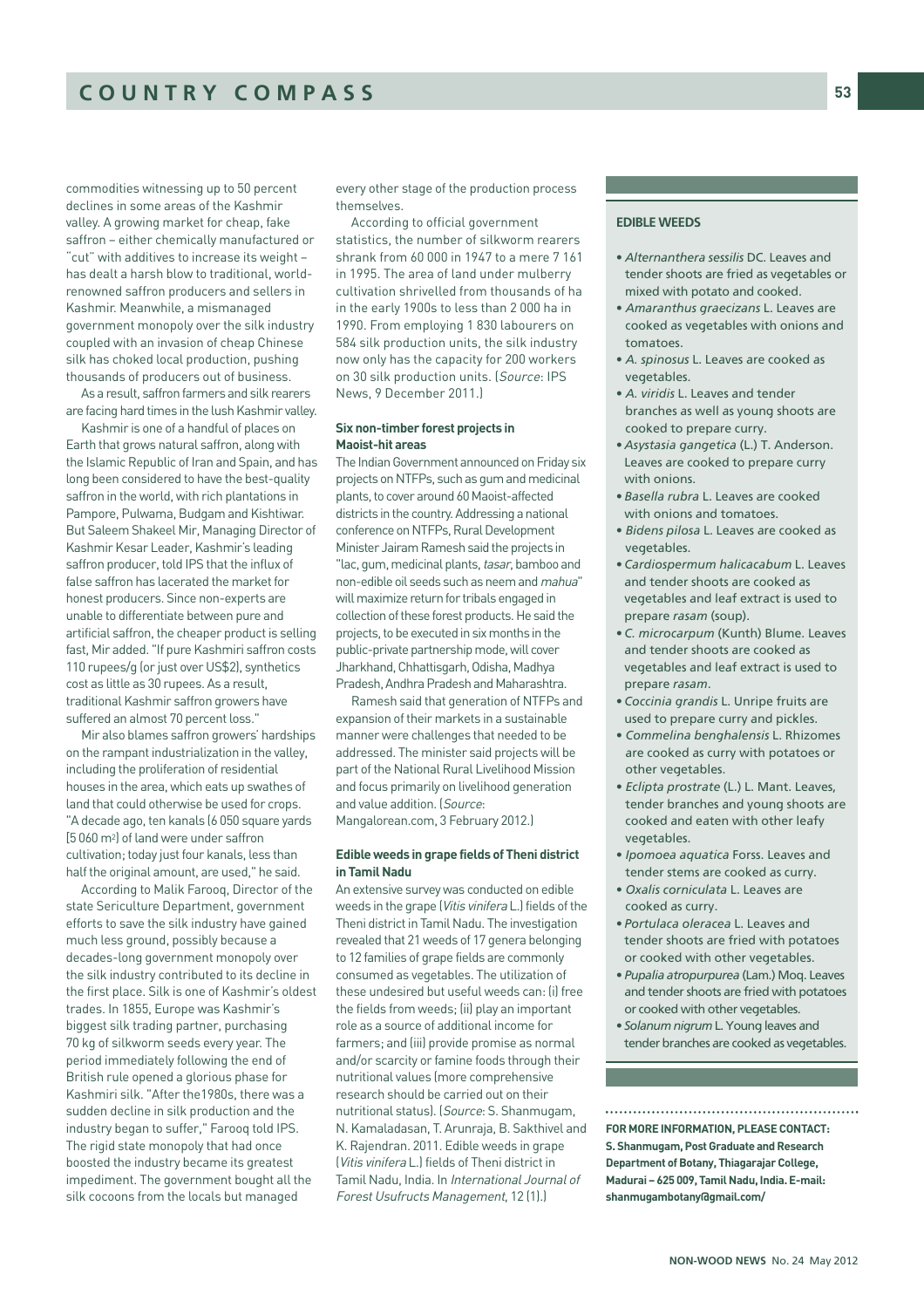# COUNTRY COMPASS

#### **TRAFFIC helps claw back illegal parrot trade**

A parrot in captivity is one of the more visible symbols of illegal trade in India, where all native wildlife is fully protected. To help enforcement officers identify the 12 native parrot species, and thereby clip the wings of the illegal bird trade, TRAFFIC India, with support from WWF India, has produced an identification poster called "Parrots of India in illegal trade". The posters will be distributed to the police, Customs, forest departments, railway protection forces and educational institutions, including schools and colleges.

Despite the blanket ban since 1990–91 on trade in all Indian bird species, hundreds of parrots are collected and traded annually in the country. They are taken from the wild and smuggled to various parts of India and beyond. The bulk of the trade is in three- to four-week-old chicks. Parrots are caught using nets and bird lime. Adult parrots are traded throughout the year, with chicks arriving in trade between December and June. For every bird that reaches the marketplace, several are believed to die en route. Of the 12 native species, eight are regularly found being illegally traded. They include the Alexandrine, rose-ringed, plumheaded, red-breasted, Malabar, Himalayan and Finsch's parakeets and the vernal hanging parrot.

For centuries, parrots have been kept as pets mainly because they are straightforward to keep and easy to replace because of the large numbers in trade. This has in turn created demand that has led to an organized illegal trade in parrots. (Source: Traffic News Update, 17 February 2012.)



#### **Launch of nutraceutical industry with seven products**

Renowned local scientist Dr Henry Lowe last night delivered on a promise made a year ago by launching what he said was the region's first indigenous nutraceutical industry with seven products, including his flagship Alpha Prostate Formula 1 made from Jamaican ball moss or Old man's beard (Tillandsia recurvata). At the same time, Dr Lowe announced that an initial public offering (IPO) will be launched next year "to give Jamaicans and diaspora members a chance to invest in this lucrative and exciting venture". "The potential earnings from this industry can be anywhere from US\$500 billion, growing to a trillion dollars in the next five years," Dr Lowe told guests attending the launch in Kingston.

"The question is: are we ready to make the investments required to grow our share of this lucrative industry?" he asked.

Lowe said that in addition to the Alpha Prostate Formula 1 – which is basically a halfway house to the development of the anticancer drugs he identified in the ball moss – the other products launched last night include Jamaican guinea hen weed (Petiveria alliacea) supplement, traditionally used for the management of cancers, arthritis, rheumatism and diabetes; and the aloe complex formula supplement, a mild laxative, which reduces inflammation and enhances colon health. (Source: Jamaica Observer, 24 February 2012.)



#### **Medical ethnobotany of the Albanian Alps in Kosovo**

Ethnobotanical studies are crucial in southeastern Europe for fostering local development and also for investigating the dynamics of traditional environmental knowledge (TEK) related to plants in one of the most crucial European hotspots for biocultural diversity. A recent medicoethnobotanical survey was conducted in rural alpine communities in Kosovo. The aims of the study were twofold: (i) to document the state of TEK of medicinal plants in these communities; and (ii) to compare these findings with those of similar field studies previously conducted among local populations inhabiting the Montenegrin and Albanian side of the same alpine range.

The uses of 98 plant species belonging to 42 families were recorded; the most quoted botanical families were Rosaceae, Asteraceae and Lamiaceae. Mainly decoctions and infusions were quoted as folk medicinal preparations and the most common uses referred to gastrointestinal and respiratory disorders, as well as illnesses of the



Carduus nutans

urogenital system. Among the most uncommon medicinal taxa quoted by the informants, Carduus nutans L., Echinops bannaticus Rochel ex Schrad. and Orlaya grandiflora Hoffm. may merit phytochemical and phytopharmacological investigations.

Comparison of the data with other ethnobotanical field studies recently conducted on the Albanian and Montenegrin sides of the same Alps has shown a remarkable link between the medical ethnobotany of the Montenegrin and Kosovar side of the Albanian Alps. Moreover, folk uses of the most quoted wild medicinal taxa recorded in Kosovo often include those recorded both in Albania and in Montenegro, thus suggesting a hybrid character of the Kosovar local plant knowledge. This may also be explained by the fact that Montenegro and Kosovo, despite their differences in ethnic composition, have shared a common history during the last century. (Source: B. Mustafa, A. Hajdari, F. Krasniqi, E. Hoxha, H. Ademi, C.L. Quave and A. Pieroni. 2012. Medical ethnobotany of the Albanian Alps in Kosovo. Journal of Ethnobiology and Ethnomedicine, 8: 6.)



#### **Bamboo management project takes root in Huaphan**

The European Union has granted  $\in$  1 million and the Netherlands Development Organization (SNV) and Gret an additional €600 000 for a bamboo development project in Huaphan province. The aim of the project, which began in Viengxay, Xopbao and Xamneua districts this year and will run until 2014, is to promote the sustainable management of bamboo forests. This would in turn lead to the production and sale of handicrafts and furniture, increasing the income of local farmers.

The project is targeting those people who are most likely to ensure the growth of the project in the long term.

Prior to implementing the project, in 2009 SNV and Gret approached bamboo growers and gave them training courses on plantation management, forest allocation, production and reforestation. There are currently 478 families of bamboo growers spread across 21 villages and 22 groups of producers within the three districts. These communities have already grown about 120 ha of bamboo and are making 26 types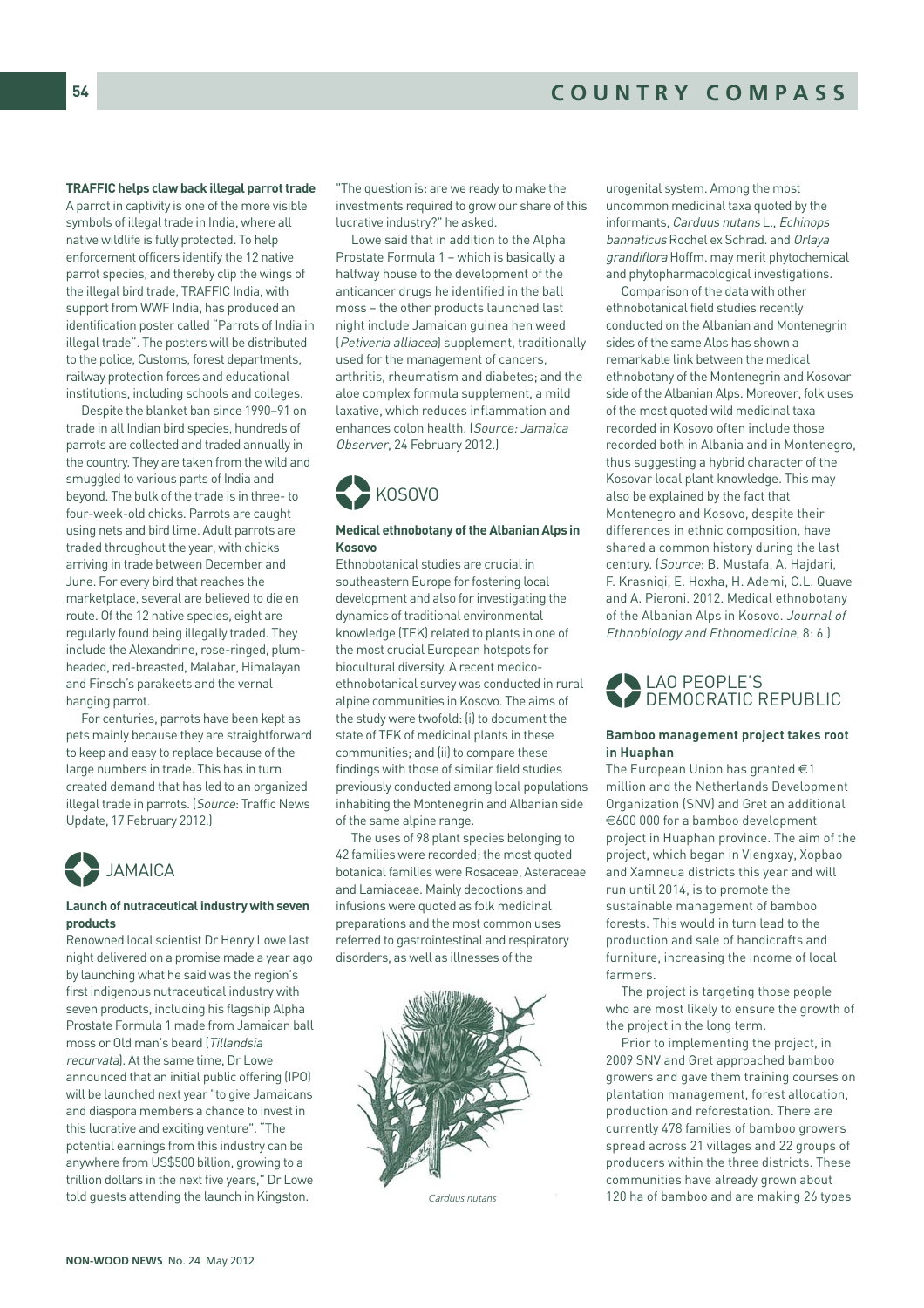

of products, including suitcases, baskets, small presentation boxes, trays, decorative items and pieces of furniture.

On site last week, project official Mr Souvanpheng Phommasane told the media the project will continue to run training courses and that by next year a greater variety of items will be made to meet market demand. By 2012, it is envisaged that the range of items produced will increase to 30 different types and to 275 in 2015. Mr Souvanpheng said: "In Huaphan province, bamboo forests cover about 80 percent of the land area. If we don't protect and carefully manage this area, it will continue to decrease".

In the past, people living in provinces where bamboo is grown have benefited from this resource by harvesting and collecting its shoots, which they sell at local markets. Mr Souvanpheng said farmers who had been cutting down and burning bamboo to clear land for agriculture or to make a wall or roof for their houses, for instance, were acting irresponsibly.

The bamboo sustainability project would help to increase awareness and responsibility, he said. It is hoped people will realize how important it is to protect and manage the plantations, which in future will provide income and business growth.

Provincial Agriculture and Forestry Department Deputy Director Mr Phouvong Sysomhack said that last year sales in the targeted districts represented 312 million kip (1 million kip equals approximately €94.5) for bamboo shoots and 348 million kip for handicraft and furniture products, the most productive district being Viengxay. As experience and development grow, he hopes that this year's figures will double. Mr Phouvong sees Huaphan province as the leader in the development of bamboo forest sustainability and management, not only bringing "green gold" but also alleviating poverty for many families. (Source: Khamphone Syvongxay, Vientiane Times, 19 December 2011.)

# MADAGASCAR %

#### **Innovative conservation: wild silk, endangered species and poverty**

For anyone who works in conservation in Madagascar, confronting the complex difficulties of widespread poverty is a part of the job. But with the wealth of Madagascar's wildlife – such as lemurs, miniature chameleons and hedgehog-like tenrecs found nowhere else in the world – rapidly diminishing, the island nation has become a testing ground for innovative conservation programmes that focus on tackling entrenched poverty to save dwindling species and degraded places.

The local NGO, the Madagascar Organization of Silk Workers or SEPALI, together with its United States partner Conservation through Poverty Alleviation (CPALI), promotes one such innovative programme. In order to alleviate local pressure on the newly established Makira Protected Area, SEPALI is aiding local farmers in artisanal silk production from endemic moths. The programme uses Madagascar's famed wildlife to help create more economically stable communities. "We wanted to try a new approach to conservation that could replace the needs of local populations to harvest forest resources in areas of great biological importance," Catherine Craig, founder of CPALI, told mongabay.com in a recent interview with the SEPALI/CPALI team.

The Makira Protected Area, the largest on the island, was established in 2002 by the then president, Marc Ravalomanana. The park is home to 22 species of lemur including several threatened species. It is also home to the Madagascar serpent eagle (Eutriorchis astur) and the island's top predator, the fossa (Cryptoprocta ferox). Despite being seen initially as a conservation success (although the park is now imperilled by illegal logging), the protected area has impacted surrounding communities.

"Communities that once had access to the park's resources now must abide by restrictions. Despite the fact they are not physically displaced, they are unable to gather the natural resources on which they previously depended and are hence economically displaced," explains Craig and her team, noting that a recent study found anaemia rates among children have increased since the park's demarcation, because of a decline in protein from bushmeat hunting.

Enter into the picture SEPALI and silk production. "We sought to identify a sustainable, ecologically sound, income-

generating programme that allowed farmers to make between US\$60 to US\$200 of added annual income to ensure the security of the Makira Protected Area."

Using three native moth species, each found in the region, SEPALI has begun to work with local farmers to raise wild silkworms on native trees and to sell unique silk products to an international market. "Silk cocoons provide a new, sustainable, source of income," says Craig and her team. "Chrysalides provide a new, alternative source of protein; silk moth host trees build up a protective green zone around the Makira Protected Area. Only 100 chrysalides to produce the eggs that yield 10 000 cocoons in the next season and 9 900 chrysalides, or approximately 10 kg of protein rich food, are available for human consumption, poultry feed or fertilizer."

If successful, the programme hopes to have an ecological impact (creating a buffer around the park with silkworm trees); an economic impact (additional source of income); a health impact (more protein); and a mitigating impact (less pressure on the park's ecosystem and wildlife). "By relying on a 'proto-commodity' (a good that is large enough to make a difference at the scale of a landscape but small enough to avoid industrial attention and competition), we hope to guard against the fluctuations in market prices that often affect the prices of commodities. We are proceeding by developing diverse markets for the silk that include architectural products, fashion accessories, home design products and lighting," Craig and her team say.

Currently, SEPALI is working in 11 communities with 126 farmers, over a third of whom have planted at least 250 trees for silkworms. If conservation is to succeed in a nation facing massive development problems, entrenched poverty and a booming population, it is likely it will only be with the input of such multipurpose programmes as SEPALI's.

### VIDEO – WALKING THE VANILLA TRAIL

Take a stroll along the vanilla trail with Rainforest Alliance auditor Noah Jackson. Meet communities working to harvest the fragrant spice sustainably, and see how Rainforest Alliance certification is helping them to live and work in harmony with their environment. (*Source/view*: Rainforest Alliance Web site, www.rainforest-alliance.org/)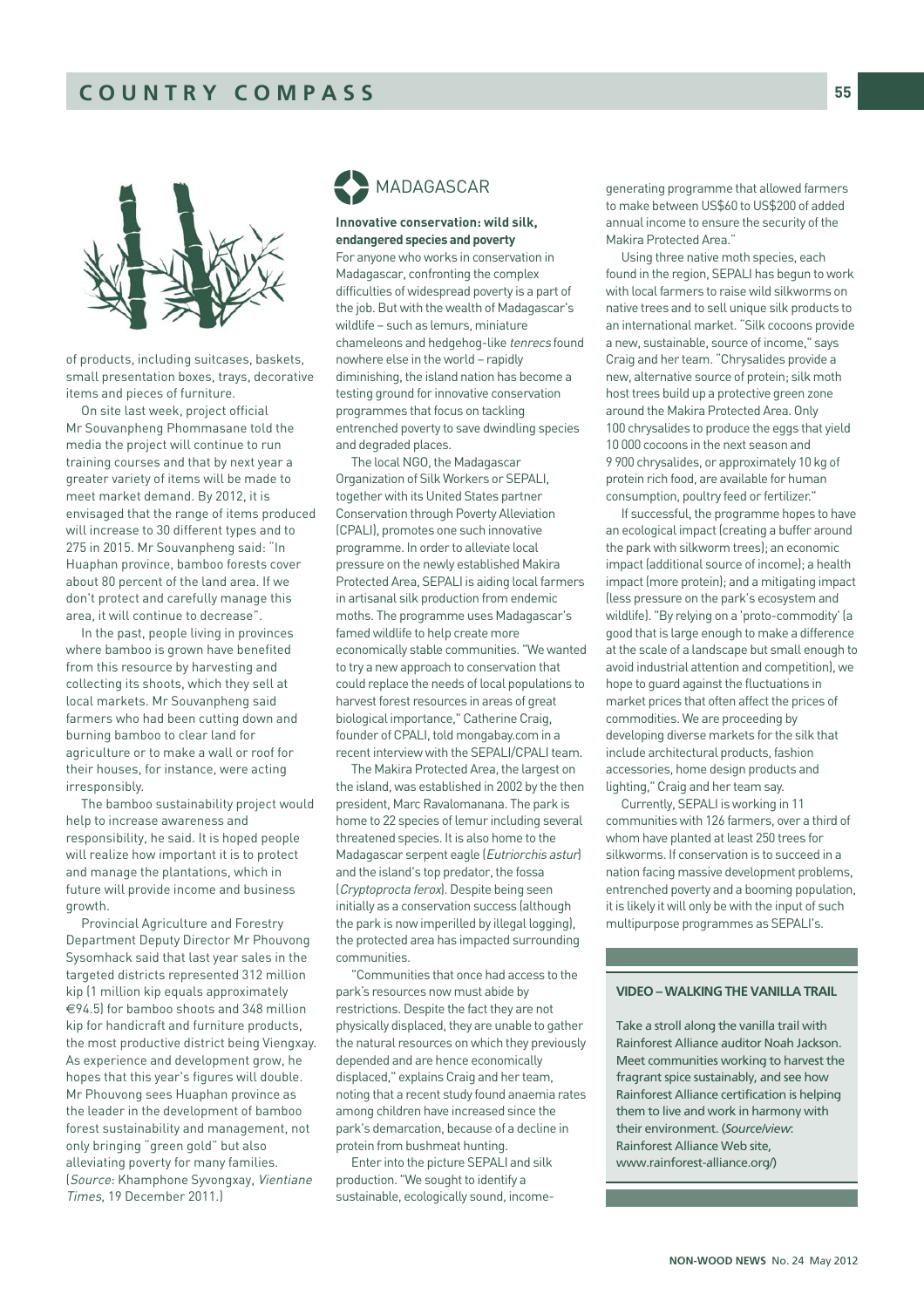

# MALAYSIA %

#### **500 000 agarwood trees for a greener Malaysia**

Half a million agarwood trees will be planted throughout the country under Tesco Stores (M) Sdn Bhd's Greener Earth Tree Planting programme. Tesco Stores and the Malaysian Timber Industry Board (MTIB) recently inked a Memorandum of Understanding (MoU) to plant the trees in the next three years. Partly funded by the sale of plastic bags on Saturdays, the programme is part of Tesco's Greener Earth initiative. The MoU was signed by Tesco Malaysia chief executive officer SungHwan Do and MITB director-general Dr Jalaluddin Harun and was witnessed by MITB chairman Datuk Madius Tangau.

Do said Greener Earth was Tesco's latest initiative to protect the environment while engaging customers. "Through this programme, Tesco and MTIB will plant 160 000 trees this year and 170 000 in 2013 and 2014, respectively," said Do, who added that Tesco would spend RM4 million on the project. "This is our way of helping the country to achieve its target of planting 26 million trees by 2014," he said.

Datuk Madius said Tesco's initiative would contribute towards reafforestation efforts and keeping at least half of the country under forest cover. "It is hoped that there will be many more similar collaborations between the corporate sector and the government," he said. (Source: New Straits Times, 20 January 2012.)

#### **More gaharu (agarwood) trees being felled in Penang forest**

George Town. The illegal felling of gaharu (agarwood) trees appears to be continuing unabated despite extensive media coverage and the state government's declaration of a crackdown against the thieves. The latest incident involves several gaharu trees in Gambier Hill near Island Park. Gurdial Singh, a runner, came across around 20 felled trees, several of which were gaharu trees, on Tuesday while setting the trail for a run for his group. "The trees were all from one area, not scattered in the jungle. I think they were felled about a week ago, looking at the condition and colour of the wood," he said yesterday, adding that he believed the trees were felled with a chainsaw. Gurdial said the area had been green and shady when he passed it last December.

The Sunday Star had reported on 12 February that local syndicates with foreign connections were allegedly felling the highly valued gaharu trees in the rain forest near the Penang Botanic Gardens and in several other places.

The oil extracted from the agarwood is used for medicine and perfume, and fetches a handsome price in the Middle East.

Penang Health, Welfare, Caring Society and Environment Committee chairman Phee Boon Poh said yesterday that there would be joint operations with the police to tackle the situation, as it was a serious matter. State Forestry Department assistant director Azahar Ahmad said he would also get his team of officials to investigate. (Source: Malaysia Star, 23 February 2012.)



**Potential management of Chamaedorea seifrizii (Palmae), a non-timber forest product from the tropical forest of Calakmul, southeast Mexico** 

Leaves and seeds of Chamaedorea (xaté) palms are important NTFPs. In the Calakmul region (Yucatan peninsula) of Mexico, several communities have sporadically collected and sold seeds of C. seifrizii since 1980. However, harvesting has intensified recently, raising concerns about overexploitation.

To evaluate the economic potential of leaf and seed exploitation in the area, we collected information on abundance, population patterns, and leaf and seed stocks in Ejido Conhuas, a community within the Calakmul Biosphere Reserve. Then we combined these data with current market values and hypothetical management regimes obtained from the literature for leaves and seeds. Conducting a quantitative analysis of 43 0.1ha plots with differences in forest and soil type, we assessed the abundance of C. seifrizii in the area. We also conducted interviews to estimate the importance of xaté in the local economy.

We found C. seifrizii density to be highly variable, with a mean (+or-SE) of 295 (+or-35), with forest type being the most influential factor. Population structures differ between forest types, with healthy populations in medium and lower forest. We found a mean density of leaves of harvestable size of 3 750 (+or-380) leaves ha-1, while seed production was 1.5 (+or-0.3) kg/ha1 of fresh seeds.

Assuming sustainable harvest rates of 30–50 percent for leaves and 80 percent for seeds, 1 ha of forest could generate US\$7.0–15.9/ha1. Considering the number of households (102) and 10 percent of the total area managed each year (5 700 ha), this harvest could generate a household income of US\$391–838 annually.

At the moment, the xaté trade represents a minor component in the economy of the community, but given the area's extensive forest (>57 000 ha), the resource abundance and the low human population, we believe the NTFPs derived from C. seifrizii have a potentially great economic impact in the area. (Source: L. López-Toledo, C. Horn, A. López-Cen, R. Collí-Díaz and A. Padilla. 2011. Potential management of Chamaedorea seifrizii (Palmae): a non-timber forest product from the tropical forest of Calakmul, southeast Mexico. Economic Botany. 65(4): 371–380. 29 refs. [abstract])

**FOR MORE INFORMATION, PLEASE CONTACT: Leonel López-Toledo, Centro de Investigaciones en Ecosistemas, Universidad Nacional Autonóma de Mexico, Apartado Postal 27-3, Xangari 58089, Morelia, Michoacán, Mexico. E-mail: llopez@oikos.unam.mx/** 



#### **Namibia's bushmen profit from nature**

The nomadic San, or bushmen, are Namibia's oldest indigenous inhabitants as well as the country's most marginalized and poorest. For thousands of years, they have lived as nomads, as hunters and gatherers in harmony with nature, but they must now find their place in the modern world.

These days, the San obtain most of their supplies from the shop in Tsumkwe, in the centre of the Nyae Nyae Conservancy in northeast Namibia, near the border with Botswana. The reserve is home to around 2 500 San. With roughly 500 inhabitants, Tsumkwe is the largest village in the area.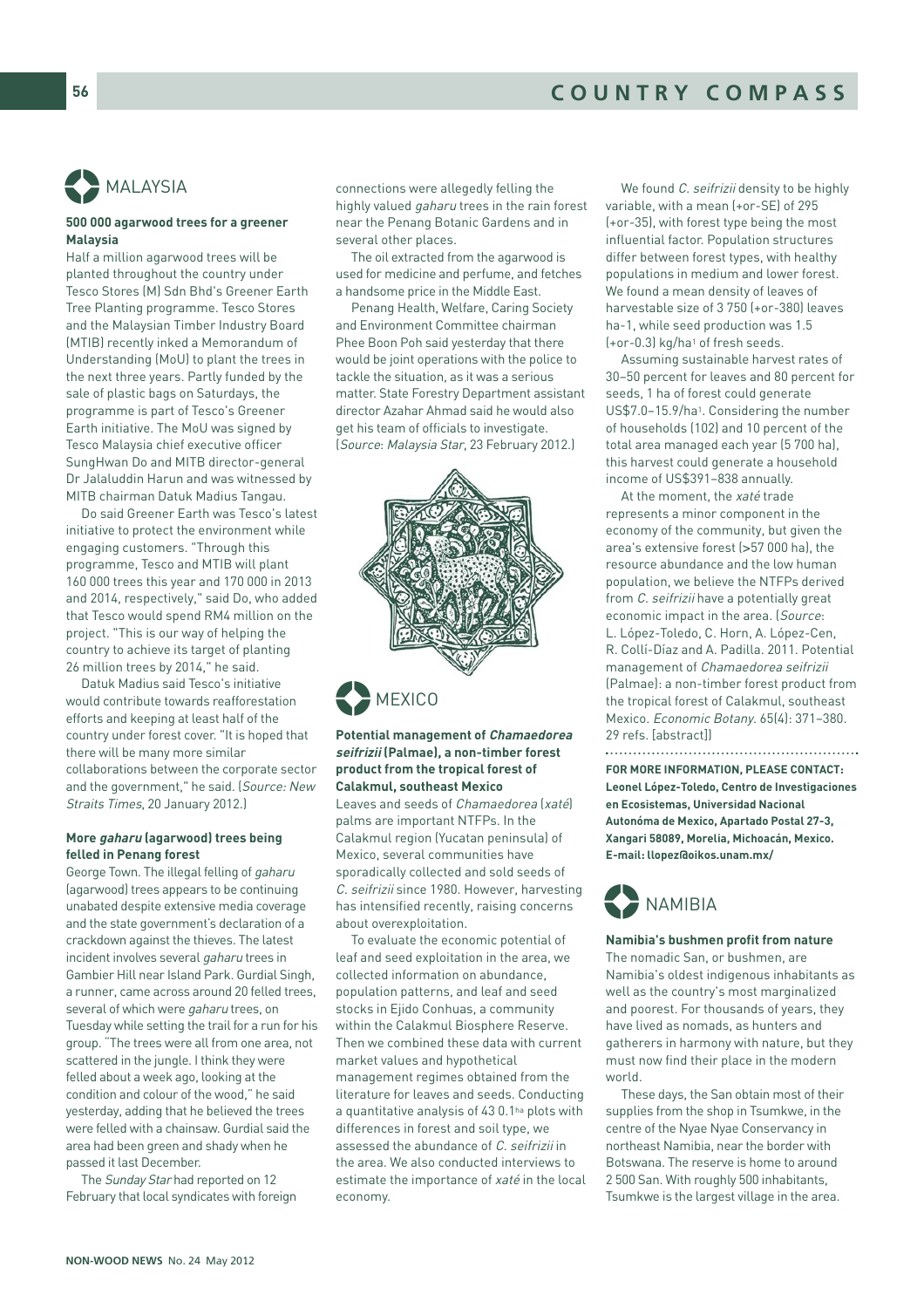Earning the money to pay for goods at the shop can be difficult in the remote region.

Many San, usually the women, spend their days making handicrafts for the small tourist trade. Ney, a young woman, chisels ostrich eggshells into small pieces which will later be made into necklaces and bracelets. "A bracelet can be finished in the course of a day," Ney said. "The jewellery is what brings us the most money. You craft it, sell it – and afterwards you can buy food in the shop."

Ney sells her work at the small craft shop in Tsumkwe, run by Hoan. "I am happy that this shop exists, because it has changed the lives of the people," she said. "Before, they just sat around doing nothing; they didn't have opportunities." Life has also changed for Hoan. For her new job, she learned many new skills, from bookkeeping to sales strategies. She had help from Martha Mulokoshi, a consultant for the Nyae Nyae Foundation, which offers support to the San in their transition to commercial trading. "It's an ongoing [learning] process, stocktaking, writing out receipts – every little thing that goes on," she said. "The other thing is marketing. Our biggest current challenge is that we don't really have a market to sell our products."

By contrast, devil's claw, a root that has been used as a natural medicine for centuries, sells very well on the international market. Much of the world's supply comes from Namibia. For a few months every year, business is all about devil's claw. The San painstakingly gather bags of the root, cut it into small slices and dry it. Among its many uses, it is said to be good for relieving pain from arthritis, muscles and joints, and for heartburn, fever, headaches and difficulties in childbirth.

To maintain the demand for their product, the San must produce the devil's claw according to international standards. In this respect, help also comes from outside the community. Recently, two experts from Germany and South Africa visited the area to advise in the process.

Klaus Fleissner, of the South African consultancy CRIAA, a membership-based NGO that supports rural communities and advocates better pay for the devil's claw producers, said considerable additional training is necessary, especially when it comes to administrative work. "The first thing we do is check all the paperwork," he said. "Then we drive out to the villages where the people are harvesting devil's claw and look to see if they've filled in the holes again [after digging out the roots]. This guarantees



sustainability, and the most important point for organic certification is sustainable harvesting." But Fleissner said the San, who have been harvesting the root for centuries, need little help in this last area.

Aside from medicine and handicrafts, the San also occasionally bring in some extra money by organizing trophy hunting for adventure tourists. Soon, however, the Nyae Nyae Conservancy, a region covering more than 9 000 km2, will be awarded community forest status, which will be a distinct advantage for the San. "The community will have the opportunity to use [the land] commercially," said Eckhard Auch of the German Development Service (DED), who advises the Namibian authorities and partners when it comes to community forests. Local forestry employees are also keen on the project. "It's encouraging people to conserve their natural resources. They will make an income from them. When they conserve them, they can use them for future generations," said Rachel Andima of the forestry office in Tsumkwe.

Kunta Boo, a village elder with a face lined with deep wrinkles, often takes tourists on walks, showing them how he lives off the land. The tourists pay €5 (US\$6.50) to stay at the small campsite near his settlement. A few hundred metres away, the San perform traditional dances at a village rebuilt specifically for visitors.

Making long-term plans for the future is not part of the San culture. But with steady sources of income from a sustainable mix of devil's claw, ostrich egg jewellery and tours through the bushland and the future community forest, they will be able to move forward with a mix of tradition and modernity. (Source: Annjochen Berends and Suse Henn, Africa News Service, 3 February 2012.)



#### **Wild ginseng and Maori traditional ecological knowledge feature at Forestry Finance Conference**

Wild natural ginseng growing under a pine tree canopy that can increase the revenue earned from forestry land is an initiative that the Maraeroa C Incorporation wants to share at the upcoming Forestry Finance event. It wants to promote the growing of wild natural ginseng, which is now being termed "the new kiwifruit", with Maori forest owners and relevant industry and says the conference is an ideal platform to share their success.

Other prominent speakers at the event include Dr Kepa Morgan from the Engineering School at Auckland University, who will talk about integrating Maori values and the potential role for traditional ecological knowledge in forestry management.

All speakers bring to their roles a strong belief in the potential for Maori people in rural communities around New Zealand to make good the potential for increasing their opportunities and capitalizing on industry associations. (Source: TangataWhenua.com: Maori News & Indigenous Views, 14 February 2012.)



#### **Utilization of NTFPs for economic development in Nigeria**

NTFPs contribute immensely to food security, poverty alleviation, economic development, and household and national income generation, among many other benefits. A recent paper gives a synopsis of NTFPs in Nigeria, their diversity and diverse uses, with specific examples of the economic potential of Moringa oleifera, Acacia senegal, Lonchocarpus cyanescens, Vitellaria paradoxa and Dacryodes edulis (see Table on page 58). The paper highlights the challenges facing the economic utilization of NTFPs in Nigeria and proposes possible solutions.

Nigeria is blessed with vast biodiversity, mostly in forest ecosystems, many of which are used as NTFPs. One researcher in 1980 found 150 edible NTFP indigenous plant species in the rain forest and 51 species of food and fodder trees and shrubs in the savannah, while another researcher in 1995 identified over 200 plant and animal species used as NTFPs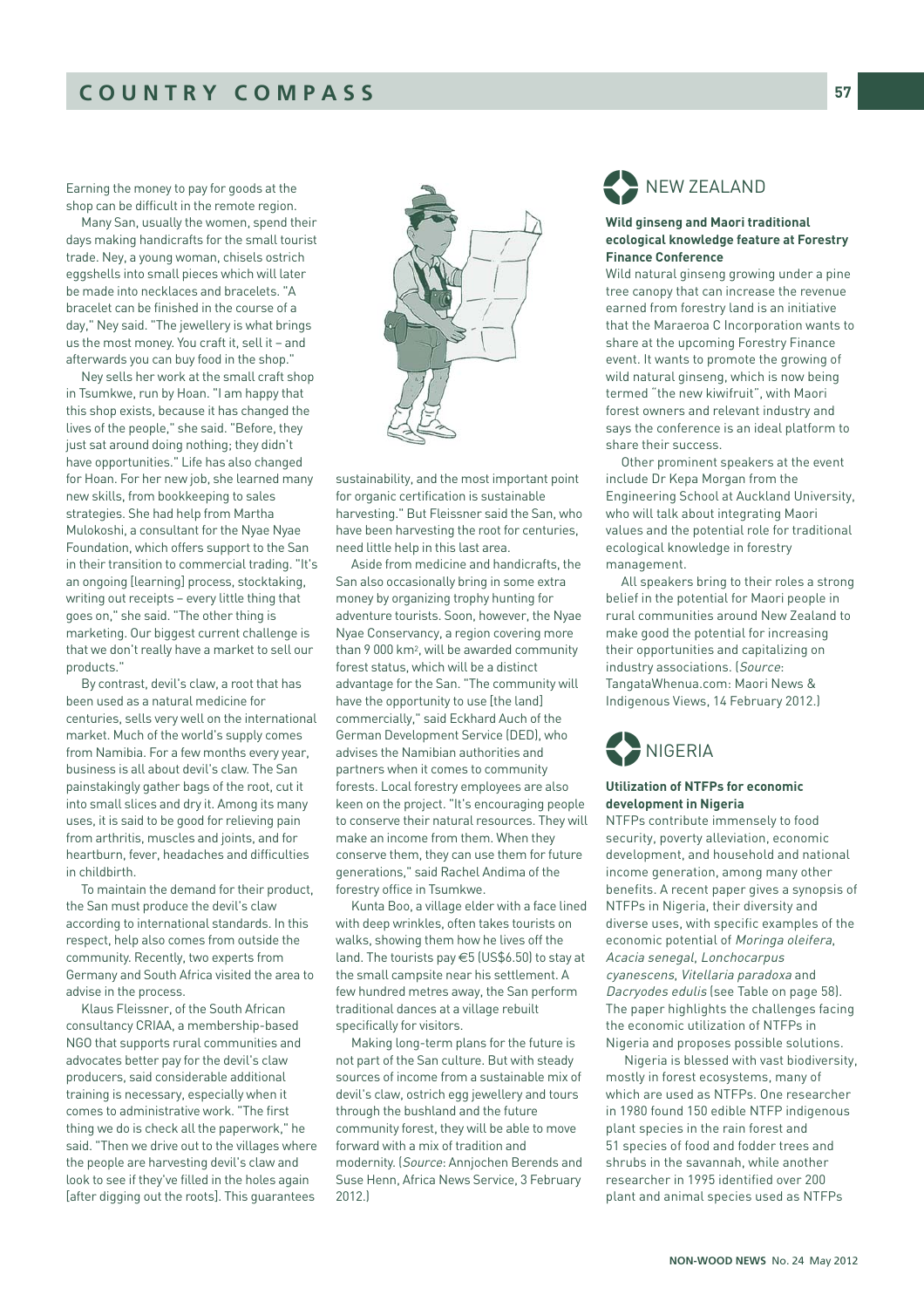#### **Economic uses and potential of selected Nigerian NTFPs**

| <b>Plant name</b>          | <b>Economic uses and potential</b>                                                                                                                                                                                                                                                                                                                                                                                                                                                                                           |
|----------------------------|------------------------------------------------------------------------------------------------------------------------------------------------------------------------------------------------------------------------------------------------------------------------------------------------------------------------------------------------------------------------------------------------------------------------------------------------------------------------------------------------------------------------------|
| Moringa oleifera           | Parts sold for medicinal uses; seeds for water purification, biogas production;<br>seed oil used in cosmetic industries. In the case of water purification alone, the<br>use of moringa seed is reported to have a 99 percent success in removing<br>bacteria. It is also used for tanning leather. This could save Nigeria up to<br>US\$2.25 million a year used to import alum.                                                                                                                                            |
| Acacia senegal             | Nigeria is the third largest gum arabic producer in the world, producing 17000<br>tonnes as of 2003, reaping about US\$12.75 million in exports. However, gum<br>Arabic farmers claim only 40 percent of capacity is tapped. A tree has the<br>capacity to produce up to 500 g of gum Arabic, and up to 200 kg/ha. Gum arabic<br>is used as a preservative in soft drinks. Most of the production comes from the<br>wild. Acacia plantations should be encouraged to increase production and<br>hence economic potential.    |
| Lonchocarpus<br>cyanescens | The plant yields an indigo dye for making the popular <i>adire</i> cloth. The textile<br>was very popular in the 1950s and 1960s, but is less so now in Nigeria because<br>of popular acceptance of other textiles. A huge investment in this area could<br>yield hundreds of thousands of dollars, especially in sales to international<br>tourists, who like the cloth.                                                                                                                                                    |
| Vitellaria paradoxa        | Nigeria is the world's largest producer of shea butter - producing about<br>414 000 tonnes in 2005 - but most of it is rejected on the international market.<br>There is no record of revenue from shea butter for Nigeria since 1995 but, as of<br>1995, revenue generated from the shea sector was N3.58 billion (over US\$23<br>million based on the current exchange rate). The potential of this tree has yet to<br>be fully exploited. Shea butter is in high demand on international markets for<br>use in cosmetics. |
| Dacryodes edulis           | Widely eaten as food, with seeds rich in protein. It is a source of income from<br>exports to Europe. Mature trees yield between 1 500 to 10 000 fruits/year,<br>generating US\$75-150 in cash income; 1 kg of fresh fruit costs US\$14-15. Export<br>of D. edulis from Central Africa and Nigeria to France, Belgium and the United<br>Kingdom was estimated to be over 326 tonnes in 1999, worth over US\$2 million.                                                                                                       |

inside the Omo Biosphere Reserve, southwest Nigeria. (Source: Utilization of non-timber forest products [NTFPs] for economic development in Nigeria. In Nature & Faune, 25(2)

**FOR MORE INFORMATION, PLEASE CONTACT: Borokini Temitope Israel, Scientific Officer, National Centre for Genetic Resources and Biotechnology (NACGRAB), Moor Plantation, Ibadan, Nigeria. E-mail: tbisrael@gmail.com/**



#### **Camu camu promoted as Peru's flagship product**

The regional government of Loreto, in northeastern Peru, has submitted a proposal to the country's Ministry of Foreign Trade and Tourism, asking for the inclusion of this vitamin C-rich fruit in the growing list of Peru's flagship products. Norma Cordova, head of the regional office for foreign trade, tourism and handicrafts, said they expect a "positive" response from the ministry within the next months.

With the aim of promoting the production, sale and consumption of this fruit, Loreto's capital city Iquitos will host the Camu Camu Expoamazónica 2012 festival on 27–28 January.

Camu camu is a low-growing shrub found throughout the Amazon rain forest, mainly in swampy or flooded areas. It grows to a height of 2–3 m and has large, feathery leaves. It produces round, light orangecoloured fruits about the size of lemons, which contain a significant amount of vitamin C. Its high vitamin C content has created a demand for camu camu fruit in the natural products market. (Source: Peru this Week, 24 January 2012.)



Camu camu

#### **Exclusive Amazon "uncontacted" tribes at risk from new highway plan**

Tension is mounting in one of the remotest regions in the Peruvian Amazon over plans to build a highway through the country's biggest national park. The Alto Purus Park is inhabited by at least two "uncontacted" tribes, one of which was photographed on a beach in the park five years ago.

Carlos Tubino Arias Schreiber, a congressman from the Fuerza 2011 party, has been promoting the need for the highway in Peru's Congress, in what has become an increasingly aggressive publicity campaign. "In Purus the monkeys and plants have more rights than human beings," he stated on 18 November last year after a visit to the region. "The national parks have cut it off."

But plans for the highway have drawn fire from environmental and human rights groups concerned about its potential impact on the rain forest and the "uncontacted" tribes living there. The World Wide Fund for Nature (WWF), which helped set up the park in 2004 and now supports its ongoing protection, calls it "an area of incredible biodiversity" covering "some of the most pristine forests in the southwestern Amazon" and home to jaguars, monkeys and pink dolphins.

"There are only a handful of places left in the world as biologically and culturally important as Peru's Alto Purus," said Chris Fagan from the Upper Amazon Conservancy (UAC), an NGO working in the region that

#### VIDEO – STRENGTHENING A SUSTAINABLE HARVEST IN THE PERUVIAN RAIN FOREST

Thousands of people in Peru's Madre de Dios region earn their living by gathering and selling Brazil nuts, which grow wild in the Amazon rain forest. With support from the United States Agency for International Development (USAID) and Fondation Ensemble, the Rainforest Alliance has helped hundreds of them to improve their forest stewardship, working conditions and incomes. By working with the Brazil-nut gatherers' associations in eastern Peru, the Rainforest Alliance has strengthened the conservation of their forest concessions while raising their members' standard of living. (*Source/view*: video, Rainforest Alliance Web site, www.rainforest-alliance.org/)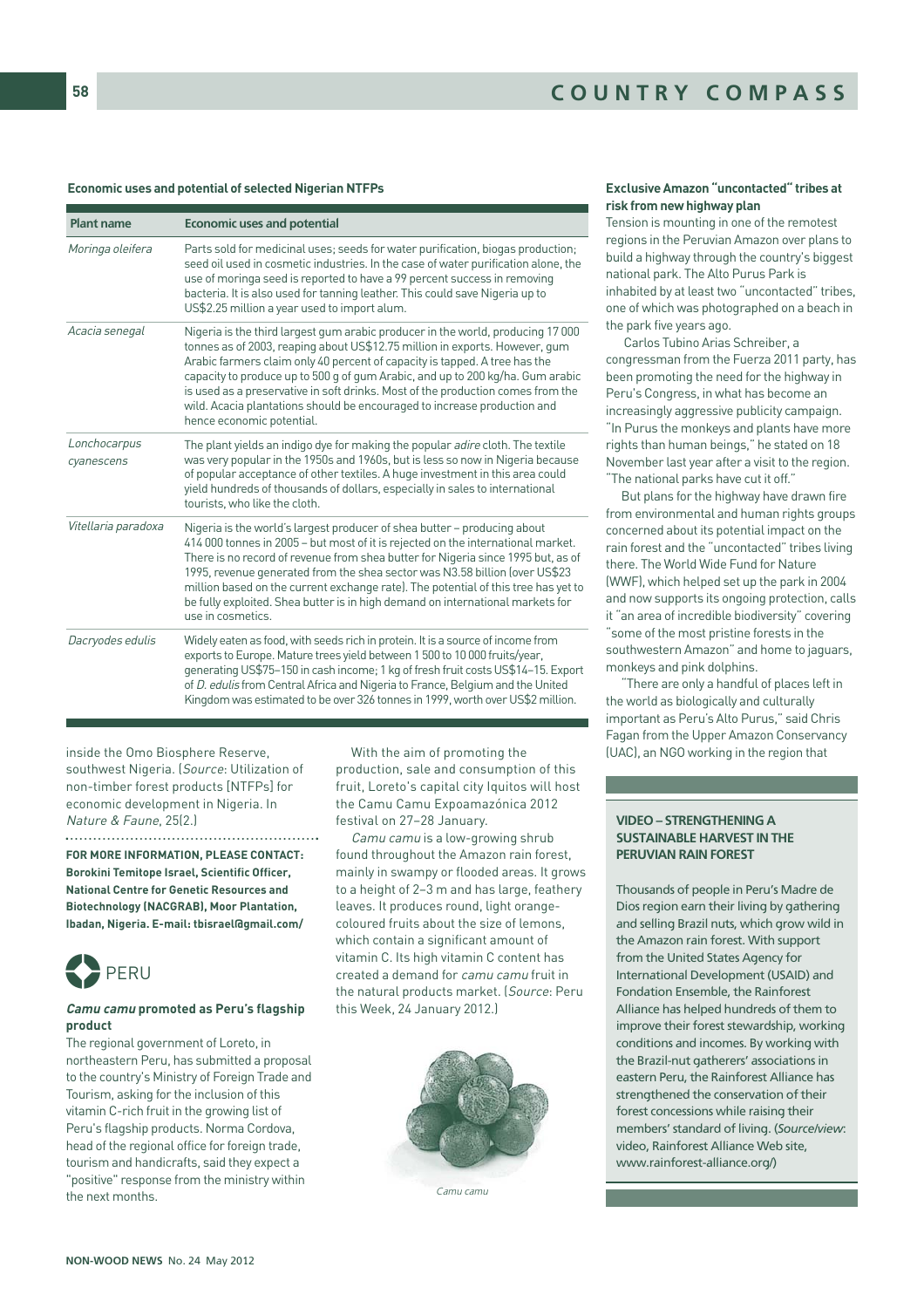released a damning statement about the highway on 7 January. "To cut it with a road would compromise the integrity of the entire basin and trigger the swift demise of some of the last isolated hunting and gathering tribes on Earth."

Currently, the Purus region, in southeast Peru, is only accessible by plane. A highway would connect it to the rest of the country and, so say those in favour of it, develop the local economy. (Source: The Ecologist, 19 January 2012.)

#### **New Forest Peoples Programme Report**

A recent report – entitled The reality of REDD+ in Peru: between theory and practice. Indigenous Amazonian peoples' analyses and alternatives and compiled by national and regional indigenous organizations in Peru (AIDESEP, FENAMAD, CARE) and the Forest Peoples Programme (FPP) – collates indigenous peoples' experiences with REDD policies and projects in the Peruvian Amazon. It analyses the policies and strategies of the Peruvian Government, examines the roles of international agencies and scrutinizes pilot REDD initiatives already under way in indigenous territories. Among other conclusions, the report finds that existing REDD policies and programmes are undermining the rights of indigenous peoples and are likely to lead to conflicts over land and resources.

The report calls for alternative rightsbased approaches to forest and climate protection based on the recognition of land and territorial rights of indigenous peoples and support for community-based climate initiatives. (Source: Forest Peoples Programme, December 2011.)



#### **Production de plants de Gnetum spp. par bouturage – expériences pratiques en République du Congo**

Les feuilles de Gnetum spp., une liane forestière sempervirente, figurent parmi les aliments préférés dans le bassin du Congo. Face à l'amenuisement du potentiel de cette espèce dans certaines régions de la République du Congo et de la République centrafricaine, la FAO est intervenue. À travers le Centre for Nursery Development and Eru Propagation (CENDEP – voir www.cendep.org) de Limbe, Cameroun, des communautés de base œuvrant à la domestication de Gnetum spp. ont été formées en mai-juin 2011.

Au Congo, le suivi des pépinières est assuré par le Service national de reboisement (SNR). Les expériences montrent la nécessité d'adapter localement le manuel de production conçu au Cameroun et présenté lors de la formation.

Le suivi des boutures placées en juin 2011 dans le propagateur d'enracinement se fait quotidiennement. Le taux de réussite des bouturages est estimé à 86 pour cent pour Abala et à plus de 59 pour cent pour Madingo-Kayes, un quart des boutures étant toujours en observation dans le propagateur. Des sevrages ont été effectués 10 à 12 semaines après le repiquage, soit avec un décalage de deux à quatre semaines en comparaison du manuel camerounais. Ce retard peut être justifié par le fait que la saison sèche s'accompagne de températures relativement basses au Congo.

L'expérience a montré qu'il faut asperger d'eau les boutures tous les jours pendant la première semaine et deux fois par jour au cours de la deuxième semaine. En revanche, il suffit de mettre une fois par semaine 150 ml dans la jauge, au lieu des deux à trois fois par semaine préconisées par le manuel camerounais.

Pour le premier sevrage, du compost mis en place lors de la formation a été utilisé à Abala, avec un taux de réussite de 58 pour cent. Pour le deuxième sevrage, un mélange comprenant deux tiers de terre forestière et un tiers de sable fin a été utilisé. Ce changement de substrat a augmenté le taux de réussite, qui a atteint 70 pour cent à Abala, car le sol forestier contient non seulement la matière organique décomposée mais aussi du mycorhize naturel, favorable à la croissance des plants. La même observation a été faite à Madingo-Kayes.

Le bambou de Chine utilisé pour clôturer les hangars s'est révélé inapproprié car il a été attaqué par les insectes et a créé une poussière nuisible pour les boutures. En fonction de leurs coûts, d'autres matériaux – tels que des planches en bois – pourraient être adaptés.

Il a été constaté qu'une pénétration excessive des rayons solaires dans le propagateur cause un flétrissement des boutures. La clôture des hangars a ainsi été renforcée par des feuilles de palmier et des tissus (rideaux), en vue de maintenir un microclimat favorable au bouturage. L'intégralité du sevrage devrait ainsi pouvoir se faire sous les hangars. 

**POUR EN SAVOIR PLUS, CONTACTER: Félix Koubouana, Coordonnateur Projet PFNL au Congo, FAO, B.P. 972, Brazzaville, République du**

**Congo. Courriel: Felix.koubouana@fao.org; www.fao.org/forestry/nwfp/55079/fr/ (Please see pages 49–50 for more information.)**

# **EXPROVED**

#### **Rain forest in Rwanda's main natural forest in danger of extinction**

Kigali. Nyungwe rain forest in the southwestern region of Rwanda is progressively disappearing, findings released in Kigali by a team of researchers from the National University of Rwanda revealed.

According to the findings made available to Xinhua in Kigali, the main threat to the forest is the abundance of a harmful plant, scientifically known as Serochochys scadens. "In the past, this plant was eaten by elephants and buffaloes," the report said on Monday. Today, only five elephants are believed to remain in the Kamiranzovu swamp located in the neighbouring area, while the buffaloes have literally disappeared. Another menace to the Nyungwe rain forest is the lack of abundant rainfall compounded by encroachment on the forest by the population.

If no immediate measures are taken to preserve the high-altitude forest (3 000 m above sea level), Nyungwe faces the same fate as Gishwati forest in the northwest region, which has been destroyed by farmers. In a bid to save Nyungwe forest from extinction, the government has decided to declare it a national reserve where tourism would be directed to supporting conservation efforts and research. In July 2011, the Government of Rwanda had fully entrusted the management of the Nyungwe natural reserve to a British forestry company, New Forests Company. (Source: Xinhua News Service, 20 January 2012.)

#### **Price of gorilla permit increases to US\$750/day**

Rwanda has raised the price of a permit to see mountain gorillas to US\$750/day starting from 1 June 2012, up from US\$500/day. While the price is steep, the programme each year raises millions of dollars in revenue for gorilla conservation, including US\$8 million in Rwanda alone in 2008, according to a 2011 study published in PLoS ONE. The number of permits available each day is limited to reduce the impact of gorilla tourism on the endangered apes. Around 20 000 people visited Rwanda's gorillas in 2008.

The programme seems to be working: mountain gorilla populations have steadily increased in recent years, with the combined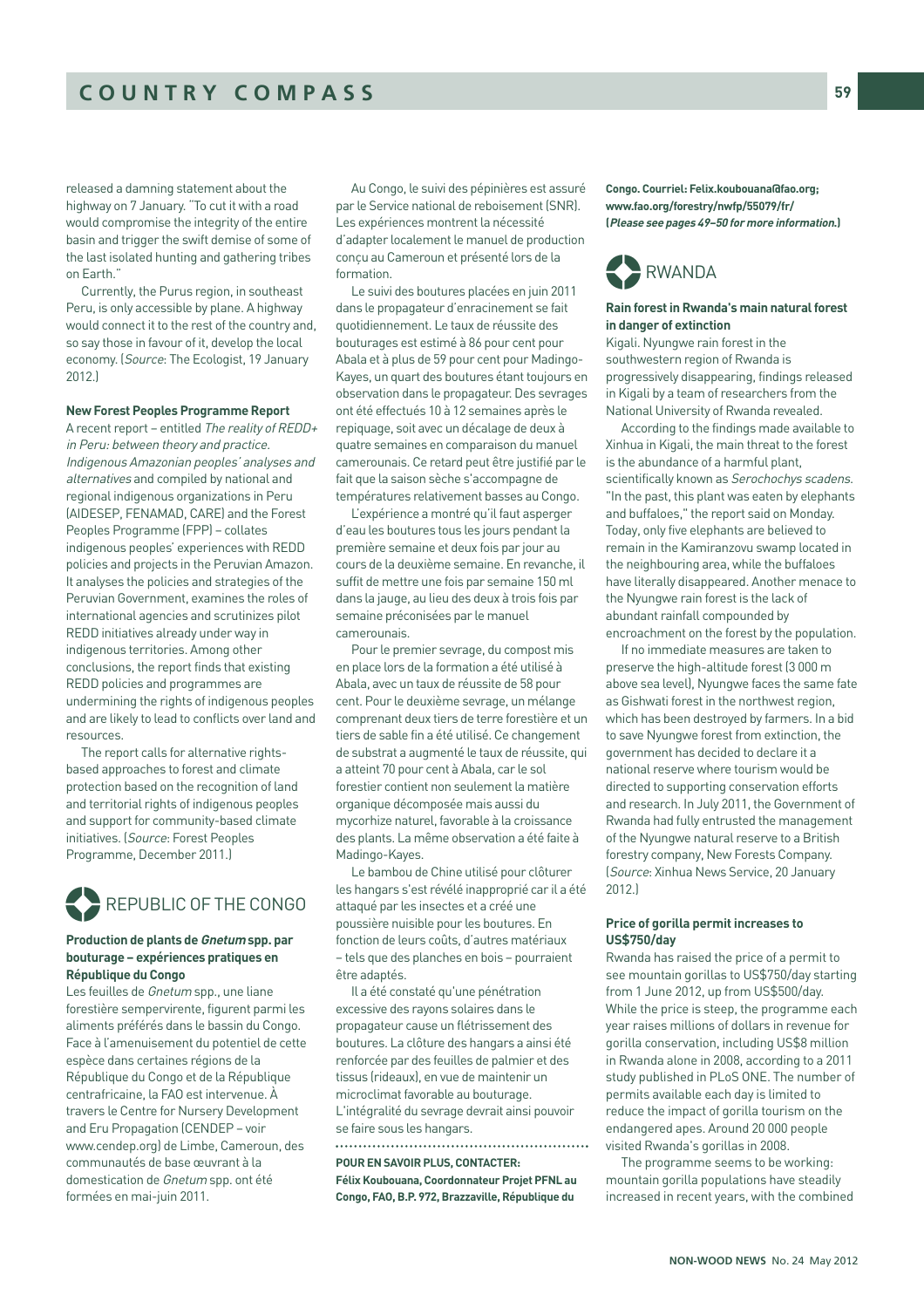number in Uganda, Rwanda and the Democratic Republic of the Congo reaching 790 in 2010. The opposite trend has been observed with the more numerous lowland gorillas, which are in decline in the Congo Basin through poaching, habitat loss from deforestation and logging, and disease outbreaks. (Source: Rhett Butler, mongabay.com, 7 February, in ENN Daily Newsletter.)



#### **From war to peace, Sierra Leone eyes ecotourism**

Sierra Leone is trying to change its image as a war-torn country by promoting ecotourism, writes journalist Paige McClanahan at the launch of the new Gola Rainforest National Park.

If you are thinking of planning a birdwatching holiday, Sierra Leone might not be the first destination that jumps to mind. But that could change soon, if the government of this small West African nation gets its way. Earlier this month, Sierra Leone opened the Gola Rainforest National Park, a 71 000 ha protected area that is home to more bird species than can be found breeding in the whole of the United Kingdom.

The government hopes that the new park might help nature-loving tourists see beyond the battered image that defines the country overseas. The reason for this image is a brutal 11-year civil war that claimed the lives of tens of thousands of people. But Sierra Leone has been at peace since the conflict ended in 2002.

"The great news is that despite the area being one of the worst hit during the war, the biodiversity survived relatively intact," said Jonathan Barnard, the head of the tropical forest unit at the Royal Society for the Protection of Birds, which has been doing conservation work in the Gola region since 1989.

The park is Sierra Leone's largest remaining piece of the Upper Guinea Forest Ecosystem, a region that the environmental group Conservation International has identified as one of the world's critical biodiversity hotspots. The new national park is home to over 500 butterfly species, 300 bird species and 45 species of mammals. More than two dozen of these animals are under threat globally, including the pygmy hippopotamus, the Diana monkey, the chimpanzee and the

white-necked picathartes – a charismatic bird that the government has picked as the park's official symbol.

The government hopes that such species will lure wildlife enthusiasts from overseas.

The national park "is already receiving a modest number of adventurous tourists", Sierra Leone's President Ernest Bai Koroma said at the official opening of the park. "With further development, ecotourism will continue to grow and generate economic benefits for the country." (Source: BBC News, 14 December 2011.)



#### **Poor prefer NTFPs during a crisis**

According to the Center for International Forestry Research (CIFOR), a recent study finds that the sale and use of NTFPs are some of the most common coping mechanisms in times of crisis for vulnerable households in two of South Africa's poorest provinces.

The study found that while all the households sampled relied, to some extent, on NTFPs as part of their livelihood portfolio, as many as 70 percent also reported using the safety-net function of NTFPs in response to a range of crises. Kinship was found to be the top coping strategy chosen by both wealthy and poor households, and poorer households cited the use or sale of NTFPs as the second most commonly adopted coping strategy.

"This highlights that in addition to the more regular use of NTFPs, they play an important role in helping households weather specific crises," said Fiona Paumgarten, CIFOR scientist and coauthor of the CIFOR study conducted in collaboration with South Africa's Rhodes University. "The safety-net function of these NTFPs doesn't manifest specifically in the increased use of resources they already use but might manifest through using resources which are not normally used, or selling NTFPs which are not normally sold," she said.

Surveying both poor and wealthy households over a two-year period, researchers looked at a range of dynamics and drivers of use and sale of NTFPs. In both areas studied, overutilization of NTFPs and increasing population densities meant that these resources are becoming scarcer. This has implications on the possible safety-net option of NTFPs,

Paumgarten said. "It undermines overall livelihood security, especially as alternatives are limited, a situation that is unlikely to change in the immediate future as ongoing service delivery failures and high rates of unemployment persist." (Source: allAfrica, 18 January 2012.)



#### **Spice town that lets you smell and taste Zanzibar**

Zanzibar boasts white sandy beaches and the history-rich alleyways of Stone Town, but a visit to the archipelago is not just about seeing the islands – it is about smelling and tasting them, too. Spice traders crowd downtown market stalls, the pungent scent of their wares hanging in the air. Hawkers offer visitors a whiff of cinnamon or a taste of spiced coffee, but these dried and powdered products are a far cry from the spices in their raw form.

Private landowners have created miniature spice plantations where tourists can sample a variety of spices in their natural form – blades of lemon grass freshly picked from their bushes or ginger roots still covered in damp soil.

Cloves (Syzygium aromaticum) are typically the first tastes of the tour, as the spice most important to Zanzibar's economy. The archipelago earned its nickname of the "Spice Islands" in the 1800s, after Omani settlers introduced the clove tree to the region. Other spices were introduced over time, but cloves remained the main cash crop for exporters: during the nineteenth century, the archipelago was the source of 90 percent of the world's supply of cloves. Zanzibar's economy today remains dependent on clove exports, even though only 7 percent of world supply comes from the islands. Cloves are picked as unopened flower buds from the evergreen clove tree. After being dried, they are ground or used whole in cooking,



Cloves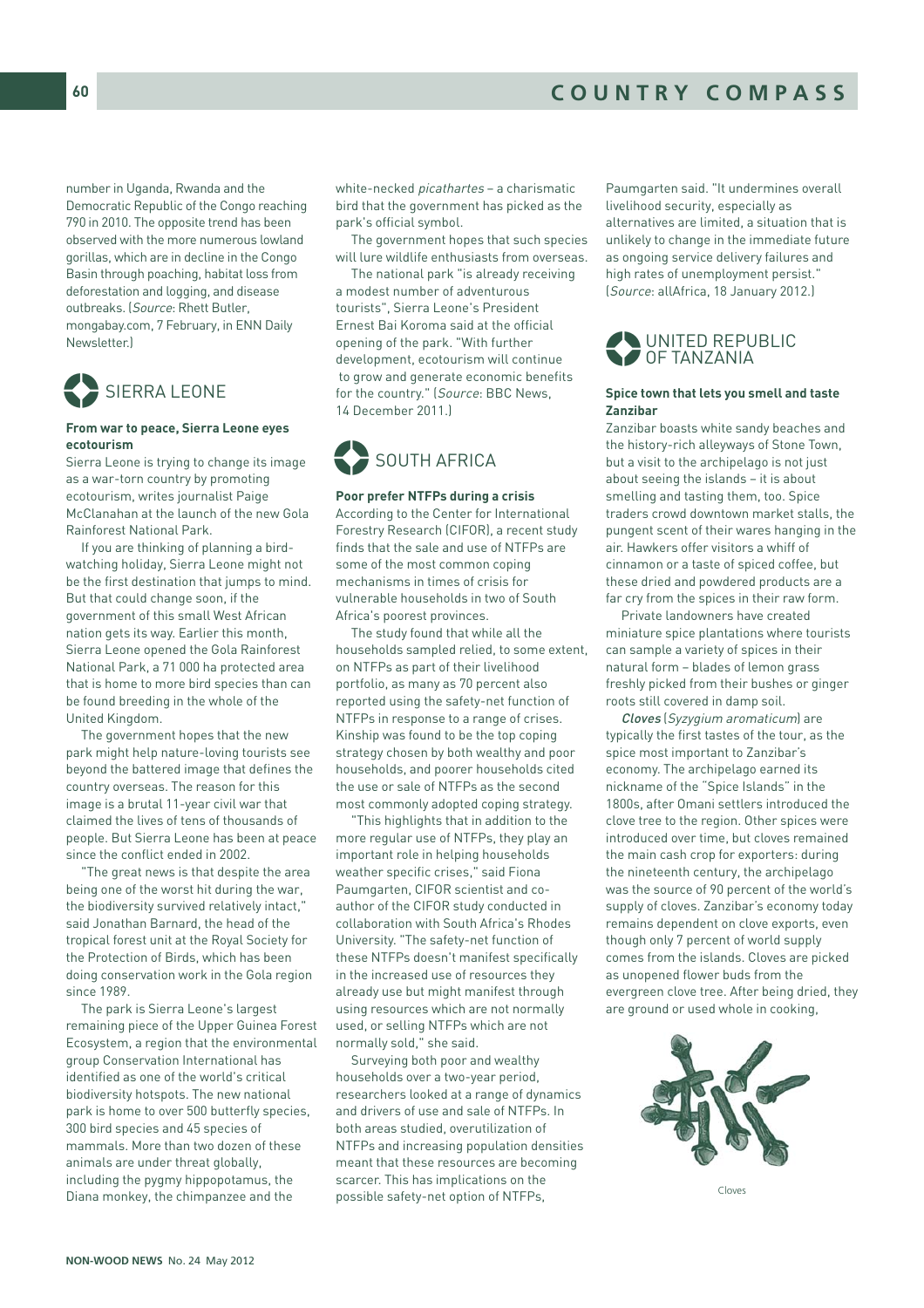especially as a key ingredient in chai masala (mixed-spice tea). Aside from the culinary uses of cloves, they are also commonly used as painkillers in dental emergencies.

Cloves may be the centrepiece of Zanzibar's economy, but they are not as common in kitchens as another spice on the tour: *peppercorns* (Schinus spp.). Peppercorns are the world's most-traded spice and grow on a vine, like tiny grapes along a stem. The fresh green kernels pack an eye-watering punch, even when eaten raw. Depending on how they are picked and dried, they either become black, white, or green pepper.

While peppercorn is the most common spice, a third plant wins the award for versatility: cinnamon (Cinnamomum verum). The roots, bark, branches and leaves of the cinnamon tree can each be used for different degrees of flavour, the bark being the most pungent in odour and taste. Dried and pulverized, cinnamon tree bark is used to make cinnamon powder, or dried whole to become cinnamon sticks.

Cinnamon is often paired with nutmeg and *mace*, two more spices found on the tour. Both impart a stronger, hotter flavour and grow intertwined inside the pithy nutmeg fruit: red ribbons of mace encircle the hard shell of the nutmeg seed, which is about the size of a Brazil nut. Nutmeg (from the Myristica fragrans tree), the sweeter of the two, is made when the flesh of the seed is dried, then ground or grated. Mace has a more delicate and peppery flavour, and is made from the dried membrane that surrounds the nutmeg seed. Nutmeg trees take at least seven years to begin producing fruit and do not reach their full production until after 20 years, which makes them a valuable trading commodity.

Vanilla (Vanilla planifolia) is perhaps one of the most intoxicating and valuable spices on the tour. It starts out not as a nut or a bark, but as an orchid. Vanilla pods grow dangling from a vine wrapped around a host tree, looking like french beans that got lost in the rain forest. The vanilla beans have to be carefully harvested, dried and aged before they can be used as flavouring, a process that takes at least six months. Once the beans are processed, the pods can be used whole, ground into a powder or turned into a liquid extract.

Cacao (from the Theobroma cacao tree) also lurks on the spice tour, looking nothing like its final product. This

fundamental ingredient in chocolate is found within the green rind of the cacao pod, which holds about 30 seeds. The seeds, about the size of an almond, are embedded in a slightly sweet, slimy white fruit. When they are dried and ground, the paste – called chocolate liquor – can be separated into two different products: cocoa powder and cocoa butter.

Eventually all these spices and others such as cardamom, cumin and annatto, end up in the market stalls of spice hawkers in Stone Town. And while the booming spice exports of Zanzibar are largely a thing of the past, tourists can stock their suitcases with fragrances and flavours for friends back home, keeping that trade going just a little bit longer. (Source: The East African, 4 December 2011.)



Carva ovata



**Our native trees include shagbark hickory**  Shagbark hickory (Carya ovata) is native to most of the eastern United States of America and much of Ontario and Quebec, Canada. It is found in a variety of sites, most often on upland sites in the north in association with oaks and other hardwoods. Young seedlings and saplings can survive in the shady understorey for many years until the older trees die, exposing them to sunlight; then they grow more rapidly. Hickories do not generally dominate a site; they are usually found in mixtures.

The common name of shagbark hickory comes from the distinctive peeling bark on mature trees that gives it a shaggy appearance. Other common names include shellbark, scalybark and upland hickory. The bark of young trees is smooth and grey.

Hickory comes from the Algonquian Indian word pawcohiccora, for the tree's nut meat. The nuts are edible and sweetflavoured. They can be used in place of pecans in baking. Many wildlife species eat the nuts of shagbark hickory, including squirrels, chipmunks and, to a lesser degree, black bears, foxes, rabbits and mice, and birds such as mallards, wood ducks, bobwhites and wild turkeys.

Nuts are round to ovate with a thick husk. The husk is green at first, browning as it matures. When the husk dries, it splits open along four grooves exposing the nut. The shell of the nut is fairly thin and light brownish white.

The wood of the shagbark hickory is very strong and resilient. It was, and is, used for axles, axes, ploughs and other tool handles. Native Americans used it for bows. Other uses include furniture, cabinetry, flooring and speciality products such as ladder rungs, dowels and athletic equipment. It is a desirable fuelwood because of its high heat value and because it burns evenly. Charcoal made from hickories can be used to give food, particularly meat, a hickory-smoked flavour.

The bark of the shagbark hickory can be used to make a syrup much like maple syrup but with a unique flavour. Unlike maple syrup, the extract used comes from the bark, not the sap. Hickory syrup is only available from a few places and one of them is in Connecticut.

Shagbark hickory is a tall tree, growing to a mature height of about 120 ft (approximately 36 m) with a width of about 40 ft (12 m) and is adapted to a variety of sites and soil types. (Source: The Mystic Press [Connecticut, United States of America], 1 January 2012.)

# ZIMBABWE %

#### **NTFPs as a coping strategy for HIV/AIDSafflicted rural households**

A recent article examines the role of the extraction of NTFPs as a coping strategy in response to HIV/AIDS-related economic shocks among rural households in the semi-arid Sengwe communal lands in southeastern Zimbabwe. Using panel data for 200 households in 2008 and 2009, an econometric analysis revealed NTFP extraction as an important ex post coping mechanism for HIV/AIDS-afflicted households. Many of the households responded to HIV-related economic crises by increasing NTFP extraction to smooth both consumption and income. On average, the additional income from NTFPs offset about 48 percent of a household's income shortfalls arising from the impact of HIV or